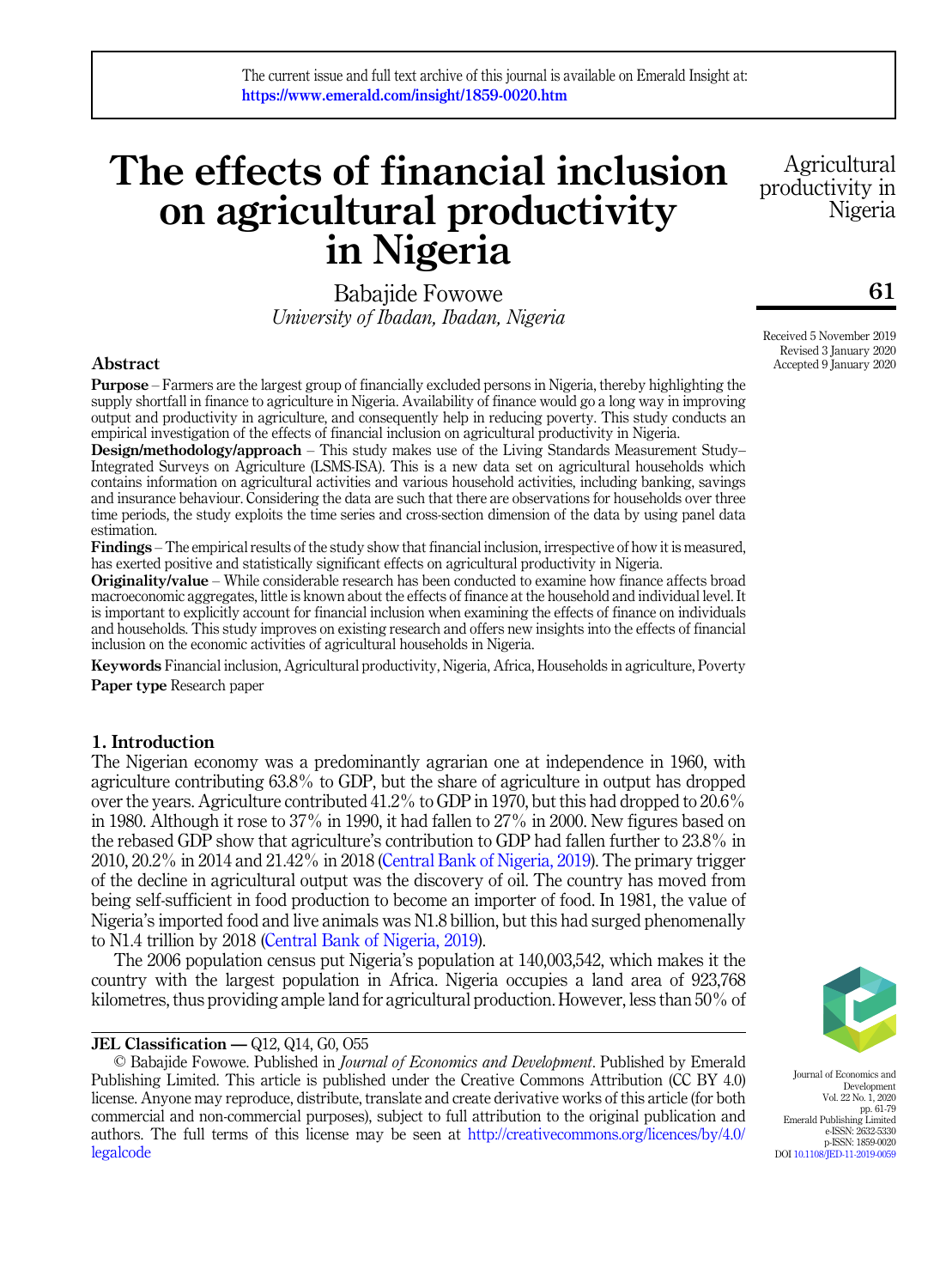the cultivable agricultural land is under cultivation by small-holder farmers who use outdated techniques, thereby resulting in low yield ([Manyong](#page-17-0) *et al.*, 2005). The low yield of agricultural production is compounded by a variety of other problems such as poor access to modern inputs and credit, poor infrastructure, inadequate access to markets, land and environmental degradation and inadequate research and extension services ([Manyong](#page-17-0) *et al.*, [2005\)](#page-17-0). These factors, combined with the diminishing income levels of agricultural households, have subsequently exacerbated poverty.

Low agricultural productivity has been identified as an important contributing factor to rural poverty in Nigeria [\(McKinsey Global Institute, 2014](#page-17-1)). Nigerian agriculture is characterised by low yields which reflect the dominance of small-holder farmers who lack knowledge about agricultural best practices and are unable to invest in seeds and fertiliser [\(McKinsey Global](#page-17-1) [Institute, 2014](#page-17-1), p. 17). Yield and fertiliser use in Nigerian agriculture are far below the global benchmarks in places such as China, Indonesia, Brazil, India and Ghana, and this is largely as a result of farmers' lack of access to finance [\(McKinsey Global Institute, 2014](#page-17-1), p. 17).

Although the share of agriculture in Nigeria's GDP has fallen significantly, agriculture still remains an important source of livelihood for many Nigerians. Agriculture is the largest employer of labour, with 30.5% of employed persons engaged in agriculture ([National Bureau](#page-17-2) [of Statistics, 2010](#page-17-2)). There is an even greater percentage of young people engaged in agriculture, as 44% of youths are employed in agriculture [\(National Bureau of Statistics,](#page-17-3) [2013\)](#page-17-3). Thus, agriculture features prominently in the lives of Nigerians, and there is hardly any family that does not have someone involved in agricultural activities.

However, despite agriculture's prominence in economic activities and employment, the sector still suffers from a chronic inability to obtain finance from financial institutions. In the second quarter of 2019, agriculture received only 4.2% of commercial bank lending, while manufacturing received 15.3%, oil and gas received 22% and services broadly received 36.5% [\(National Bureau of Statistics, 2019](#page-17-4)). This suggests that agriculture is largely excluded from formal finance. This is supported by recent statistics which show that farmers are the largest group of financially excluded persons in Nigeria, as 37.6% of farmers are financially excluded [\(EFINA, 2017](#page-17-5)). Thus, agriculture is largely excluded from formal finance in Nigeria.

These facts highlight the supply shortfall in finance to agriculture in Nigeria which has contributed to the underinvestment in this sector recorded over the years. Availability of finance would go a long way in improving output and productivity in agriculture. Estimates suggest that availability of finance for African farmers could lead to an increase of over 300% of agricultural output, from \$280 billion to \$880 billion by 2030 ([McKinsey Global Institute,](#page-17-6) [2010\)](#page-17-6). Nigerian agriculture is dominated by small-holder farmers, who contribute over 75% to agricultural output. These small-holder farmers are characterised by simple techniques of production and bush fallow system of cultivation, thereby leading to low yields and minimal investment in seeds and fertiliser [\(McKinsey Global Institute, 2014](#page-17-1); [Aregheore, 2009\)](#page-16-1). Availability of finance would go a long way in improving yields and output of Nigerian agriculture.

While considerable research has been conducted to examine how finance affects broad macroeconomic aggregates, little is known about the effects of finance at the household and individual level. Prior to this time, research has made use of variables measuring financial development, and there has been limited empirical research using variables measuring financial inclusion. This has largely been due to difficulties in measuring financial inclusion across countries and over time, while data are readily available on financial depth [\(CGAP,](#page-16-2) [2012\)](#page-16-2). However, results from studies that make use of financial development measures cannot be generalised to cover financial inclusion. This is because, for example, high credit in a financial system could be skewed in favour of the wealthiest individuals and largest firms in the society, thus leading to a situation where the popular measures of financial development

JED 22,1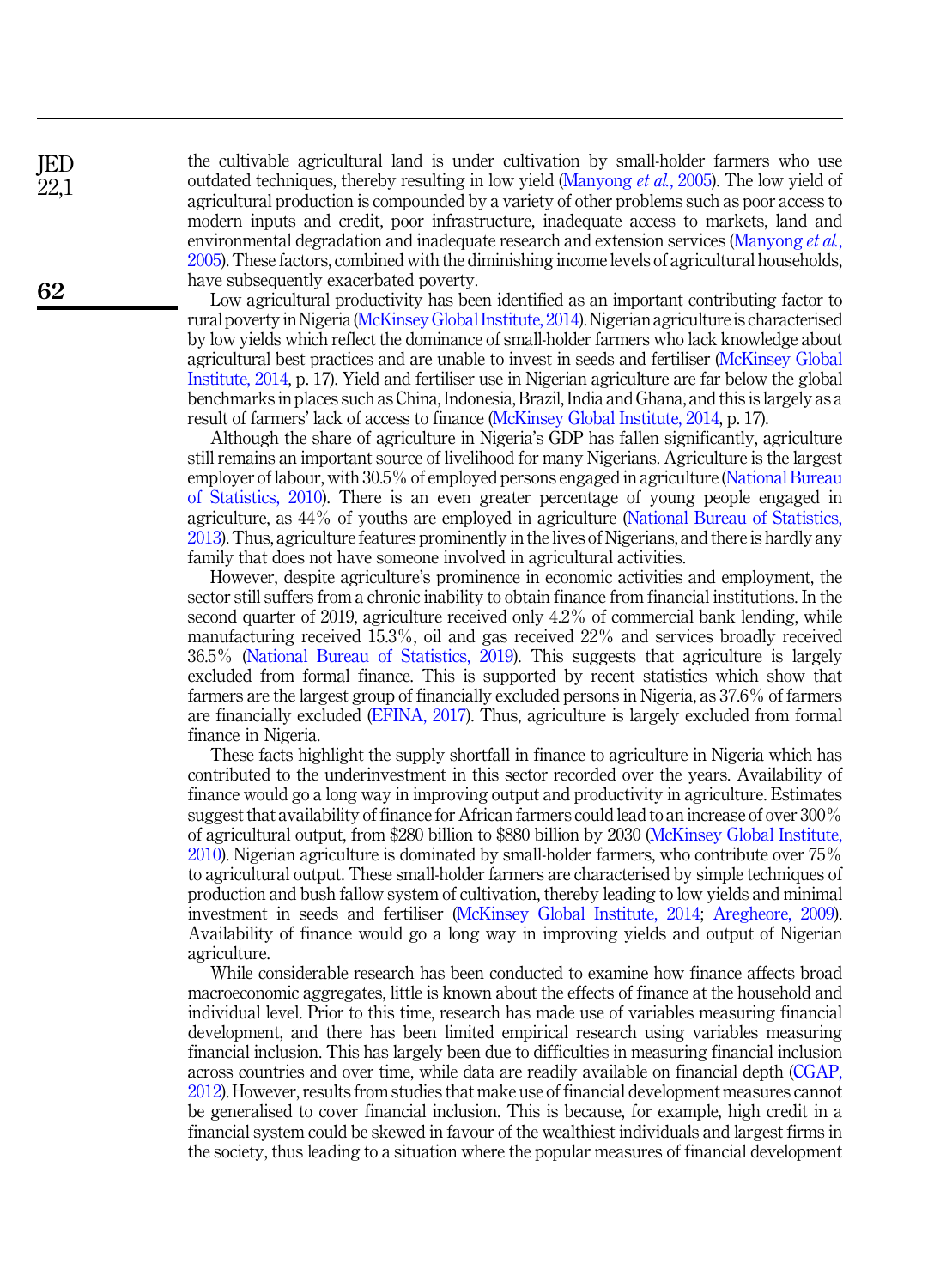are capturing financial inequality, and not financial inclusion [\(GFDR, 2014](#page-17-7)). The implication of this is that financial depth and financial inclusion are distinct dimensions of financial development, and financial systems can become deep without delivering access for all ([Demirguc-Kunt and Klapper, 2012\)](#page-16-3). This has indeed been borne out by the data where use of formal accounts by the poorest group in the population is not correlated to private credit ([Demirguc-Kunt and Klapper, 2012\)](#page-16-3). Thus, it is important to explicitly account for financial inclusion when examining the effects of finance on individuals and households.

This study improves on existing research and offers new insights into the effects of financial inclusion on the economic activities of agricultural households in Nigeria. Since a large proportion of the Nigerian population is engaged in agriculture and are rural dwellers; and since there is a higher incidence of poverty in rural areas, an examination of agricultural households will be particularly insightful in understanding poverty in Nigeria. Also, rather than using broad macroeconomic measures of financial development, we will use new data that explicitly measure access to and use of financial services by households, thus providing a proper measure of financial inclusion. This study makes use of the Living Standards Measurement Study–Integrated Surveys on Agriculture (LSMS-ISA), which provides data on households, to examine how financial inclusion has affected agricultural productivity of households in Nigeria. This will provide important insight concerning whether financial inclusion affects agricultural productivity in Nigeria, and the results will prove useful in designing policies aimed at low agricultural productivity and ultimately poverty in Nigeria.

# 2. Financial inclusion and agricultural productivity – the nexus

The finance-growth nexus has featured prominently in economic research over the past quarter of a century. This considerable attention has been spurred in no small way by [King](#page-17-8) [and Levine](#page-17-8)'s (1993) seminal paper on the effects of financial sector development on economic growth. Pasali'[s \(2013\)](#page-17-9) synthesis paper surveyed over 100 papers of the finance-growth nexus and concluded that financial sector depth has a statistically significant and economically meaningful positive effect on economic growth ([Pasali, 2013](#page-17-9), p. 3). This can be attributed to the fact that the financial system performs a number of functions which enable it to attract deposits and ensure a better and more efficient allocation of resources, thereby leading to growth of the economy. The mechanisms through which the financial sector positively affects economic growth have been highlighted by [Levine \(2005\)](#page-17-10), who identified five ways in which the financial sector enhances growth. Firstly, the financial sector mobilises and pools savings; second, the financial system helps to pool, hedge and trade risk. Third, the financial sector works in monitoring firms and exerting corporate governance; fourth, the financial system produces information and allocates capital. Fifth, the financial system eases the exchange of goods and services.

There are a number of ways through which finance can directly affect poverty and inequality. First, the development of the financial sector can ease the credit constraints hitherto faced by poor households and which limited their abilities to undertake productive investment. Secondly, the broadening of the financial sector and subsequent entrance of new players enhance competition between financial intermediaries, and this leads to a provision of better services and financial products which will improve the quality of lives of poor households (Beck et al.[, 2007\)](#page-16-4). Thirdly, because financial intermediaries help to pool and limit risk, the problems of asymmetric information peculiar to financial markets are reduced, and this results in a more stable macroeconomic environment which is beneficial to the poor. A developed financial system would also lead to better loan recovery rates because of an advanced supervisory and monitoring capacity. Finally, bigger and more powerful financial intermediaries have abilities to bear the high costs of small credits ([Rajan and Zingales, 2001\)](#page-17-11).

Agricultural productivity in Nigeria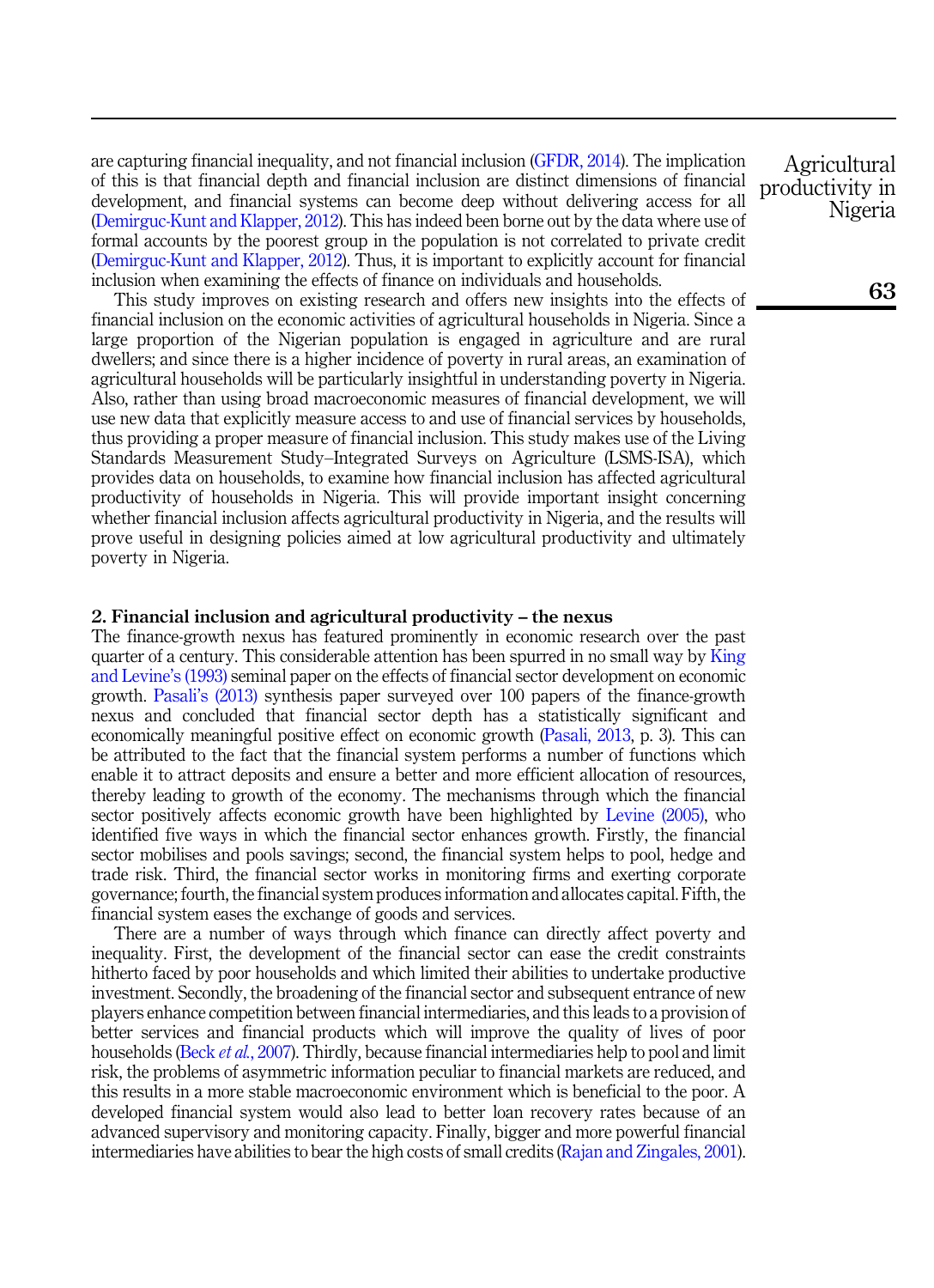[Chigumira and Masiyandima \(2003\)](#page-16-5) note that lending to the poor is more costly than to the rich, and consequently, the marginal cost of lending to the poor is higher than that of lending to the rich (p. 28). The financial intermediaries could bear such costs with the long-run in view, assuming small- and medium-scale enterprises will graduate into large-scale businesses in the future.

Financial inclusion can be said to be the proportion of individuals and firms that use financial services ([GFDR, 2014](#page-17-7), p. 15). Financial inclusion encompasses the range, quality and availability of financial services to the underserved and the financial excluded ([IFC, 2011](#page-17-12), p. 2). Financial inclusion has featured high on the agenda of development agencies, with the United Nations declaring 2005 as the Year of Microfinance, the Maya Declaration made by Alliance for Financial Inclusion (AFI) members and the G-20 Financial Inclusion Action Plan made in Pittsburgh in 2009. These commitments were made with the sole purpose of achieving inclusive financial systems. With inclusive financial systems, a high proportion of the population will use financial services, and this affords both households and firms the opportunities for external finance which contributes to reducing income inequality and achieving faster economic growth ([GFDR, 2014,](#page-17-7) p. 15).

The effects of financial inclusion on agriculture draw from the role finance plays in affecting poverty and inequality. Availability of finance leads to increased agricultural productivity and higher incomes for the farmer. As a result of this, hunger of the poor is reduced, and they are able to escape poverty traps and withstand periodic hock [\(Nathan](#page-17-13) [Associates, 2015](#page-17-13)). With financial inclusion, rural dwellers are offered a diverse array of financial services which helps them in money management and alternative investment outlets. Financial inclusion can affect agriculture in three distinct ways [\(Nathan](#page-17-13) [Associates, 2015\)](#page-17-13).

Firstly, finance can boost agricultural productivity. Provision of credit facilitates the purchase of inputs and hiring of labour and machines, and this helps to keep the crop cycle going even after harvesting. The seasonal nature of agriculture means that farmers often have to wait several months to be able to plant during the rainy season. Smallholder farmers would have already consumed all the proceeds from the previous harvest and would have no money to buy inputs, or even if they had, they would not have sufficient funds to purchase machinery, fertilisers or seeds. Financial inclusion can help in mitigating these types of problems, as financial products are available in the form of credit or even savings products.

Secondly, finance facilitates diversification of livelihoods and increase in income of farmers. Access to credit can facilitate investment in storage facilities, which will help in keeping produce fresh during transportation. Thus, farmers can get better prices for their products by transporting them to the markets with best prices rather than having to dispose them quickly because of the perishable nature of the products. Also, better storage facilities mean that farmers do not have to sell during harvest when prices are low, but they can wait until when prices rise, thereby increasing their incomes. Availability of credit also provides funds for farmers to add value to products through processing. Improvements in raw farm produce through processing add value, and thus the farmers can get better prices for their products.

Thirdly, financial inclusion helps in promoting resilience and avoiding poverty traps. It has been found that the poor value savings more than credit. Savings facilitate investment which is devoid of interest payments, and so the farmers can be more innovative without the fear or burden of interest payments. Also, savings serve as a buffer against shocks either during unfavourable climatic conditions or during the off-harvest periods. Financial inclusion in this regard through the provision of insurance against agricultural risk, such as weather, crop yields and livestock mortality, would go a long way in avoiding poverty traps and promoting resilience.

JED 22,1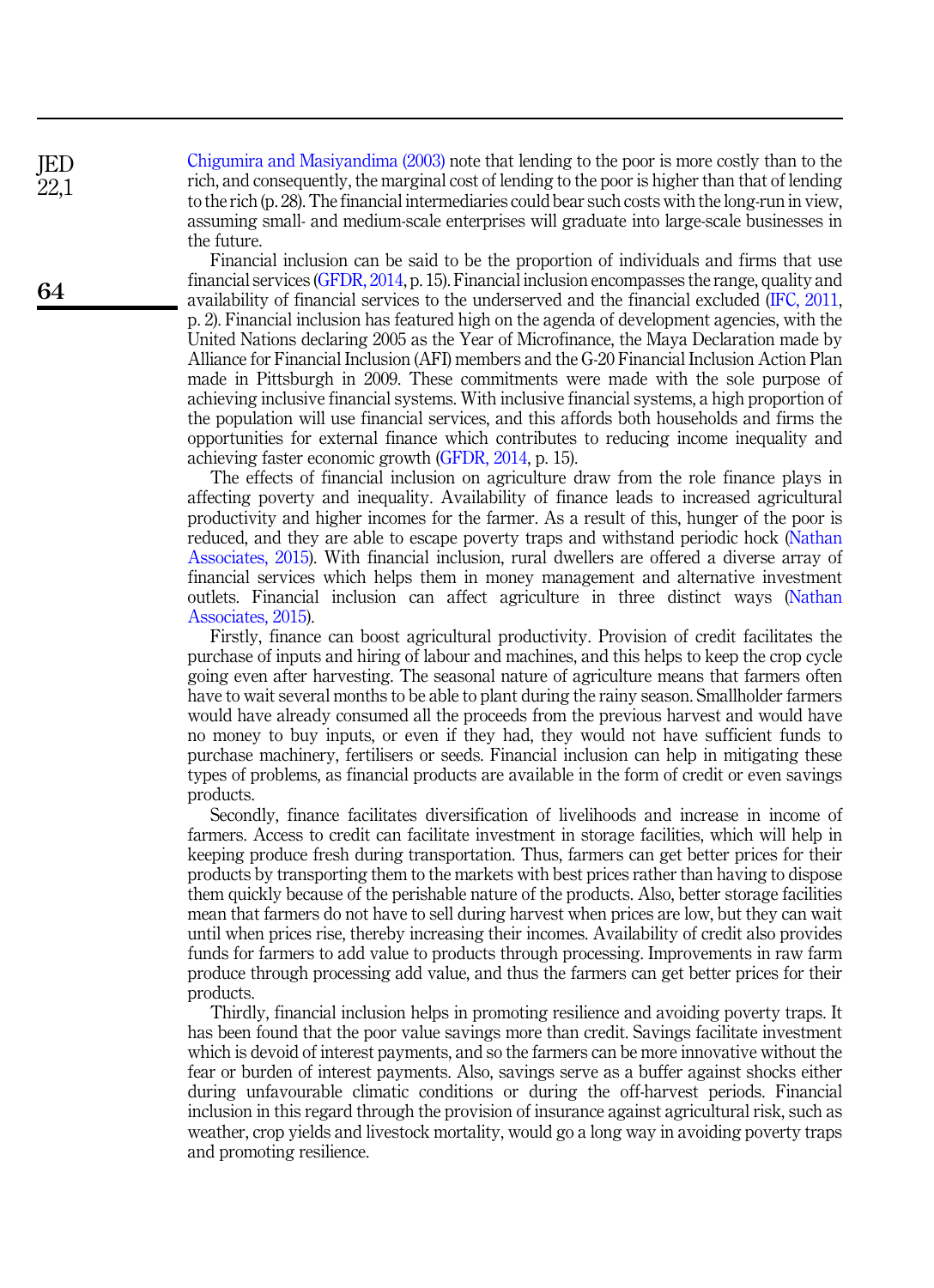#### 3. The data – living standards measurement study - Integrated Surveys on Agriculture (LSMS–ISA) or general household surveys (GHS) in Nigeria

This study makes use of data on agricultural households from the General Household Survey (GHS)-Panel for 2010–2011, 2012–2013 and 2015–2015. The GHS-Panel surveys are undertaken by Nigeria's National Bureau of Statistics (NBS), in collaboration with the Federal Ministry of Agriculture and Rural Development (FMA&RD), the National Food Reserve Agency (NFRA), the Bill and Melinda Gates Foundation (BMGF) and the World Bank (WB). The GHS-Panel is part of the World Bank's LSMS–ISA which is being undertaken in eight African countries. The purpose of the LSMS–ISA project is to collect panel data on households, their characteristics, welfare and their agricultural activities over the long term. The LSMS–ISA has the overarching objective of improving our understanding of agriculture in sub-Saharan Africa – specifically, its role in household welfare and poverty reduction. The data will also provide insights into how innovation and efficiency can be fostered in the agriculture sector ([National Bureau of Statistics, 2015a,](#page-17-14) p. 2).

The GHS-Panel survey responds to the needs of the country, given the dependence of a high percentage of households on agricultural activities in the country, for information on household agricultural activities along with other information on the households like human capital, other economic activities and access to services and resources [\(National Bureau of](#page-17-14) [Statistics, 2015a](#page-17-14), p. 1). The ability to follow the same households over time makes the GHS-Panel a new and powerful tool for studying and understanding the role of agriculture in household welfare over time, as it allows analyses to be made of how households add to their human and physical capital, how education affects earnings and the role of government policies and programmes on poverty, inter alia [\(National Bureau of Statistics, 2015a](#page-17-14), p. 1).

The GHS-Panel survey applies to 5,000 households of the GHS cross-section (22,000 households), collecting additional data on multiple agricultural activities and on household consumption. The first wave of the survey was carried out in two visits to the panel households (post-planting visit in August–October 2010 and post-harvest visit in February– April 2011) ([National Bureau of Statistics, 2015a,](#page-17-14) p. 1). The second wave of the GHS-Panel was carried out in two visits (post-planting visit in September–November 2012 and post-harvest visit in February–April 2013) [\(National Bureau of Statistics, 2015b,](#page-17-15) p. 5). The third wave of the GHS-Panel was carried out in two visits (post-planting visit in September–November 2015 and post-harvest visit in February–April 2016) [\(National Bureau of Statistics, 2016](#page-17-16), p. 5). Due to a number of limitations such as relocation, it was not possible to obtain data for all households that were surveyed in the first wave. Thus, the number of households in the subsequent waves was less than 5,000. Specifically, a total of 4,716 household were surveyed in the second wave (2012–2013), and 4,581 households were surveyed in the third wave (2015– 2016) [\(National Bureau of Statistics, 2016\)](#page-17-16).

The data on agriculture provide insight on agricultural activities such as crop farming, livestock farming and other agricultural related activities. Specifically, the agricultural database contains information on the number of plots cultivated by households, agricultural inputs used and amount realised from sales of agricultural products. This study focused on crop farming. Since not all households were engaged in crop farming, the total number of households with information on agricultural productivity measured using income from crop farming is approximately half of the households covered in the three waves. In specific terms, a total of 7,183 observations were used in this study: 2,391 observations in the first wave (2010–2011), 2,339 observations in the second wave (2012–2013) and 2,453 observations in the third wave (2015–2016).

The GHS-Panel survey compiles data on a broad range of agricultural information. The agriculture questionnaire collects information on diverse agriculture-related variables such as land ownership and use, farm labour, inputs use, GPS land area measurement and coordinates of household plots, agricultural capital, irrigation, crop harvest and utilisation,

Agricultural productivity in Nigeria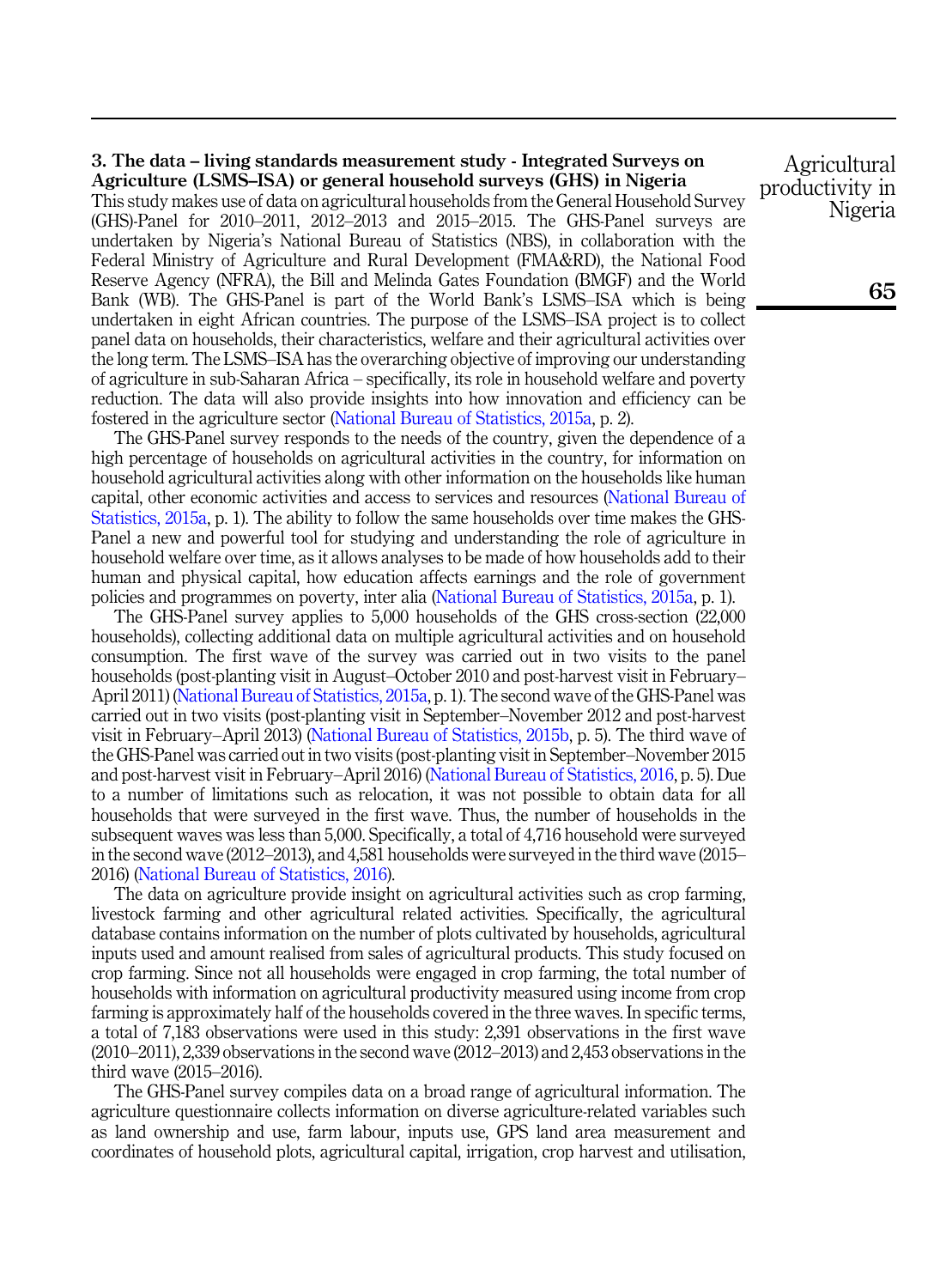animal holdings and costs and household fishing activities ([National Bureau of](#page-17-14) [Statistics, 2015a](#page-17-14)).

The GHS-Panel household questionnaire collects information on a broad range of household information such as demographics, education, health, labour, food and non-food expenditure, household non-farm income-generating activities, safety nets and housing conditions. The data also contain information on the head of the household.

Crucially for our purposes, the GHS-Panel household questionnaire also collects data on banking and savings. Until recently, little was known about access to and use of financial services by individuals. Little had been known about the global reach of the financial sector – the extent of financial inclusion and the degree to which such groups as the poor, women and youth are excluded from formal financial systems ([Demirguc-Kunt and Klapper, 2012,](#page-16-3) p. 1). Thus, very little was known about financial inclusion, primarily because of lack of data. These data constraints have been mitigated in recent times with the availability of new data on financial inclusion from the Global Financial Inclusion (Global Findex) Database ([Demirguc-Kunt and Klapper, 2012\)](#page-16-3).

#### 4. Research methodology

<span id="page-5-0"></span>This study examines the effects of financial inclusion on agricultural productivity of households in Nigeria. In order to achieve this, we will estimate the following broad model:

$$
AGRIC = \alpha_0 + \alpha_1 FI + \alpha_2 H + \alpha_3 HH + \alpha_4 AI + \varepsilon_1 \tag{1}
$$

where  $AGRIC =$  agricultural productivity

 $FI =$  variables capturing financial inclusion

- $H =$  variables capturing household characteristics
- $HH =$  variables capturing household head characteristics
- $AI =$  variables capturing agricultural inputs

Considering the data are such that we have observations for households over three time periods, we need to exploit the time series and cross-section dimension of the data. Consequently, panel data estimation is applied.

Measurement of the two principal variables of interest, namely, agricultural productivity and financial inclusion, is important for this analysis.

Agricultural productivity is broadly identified as the ratio of agricultural outputs to agricultural inputs. [Dewett and Singh \(1966\)](#page-17-17) defines agricultural productivity as the varying relationship between agricultural output and one of the major inputs, while holding other complementary factors the same. It is generally agreed that agricultural productivity arises as a result of more efficient use of one or more of the three factors of production: land, labour and capital. These give rise to three broad categorisations of agricultural productivity: land, labour and capital productivity.

Based on the data available, this study makes use of land productivity to measure agricultural productivity. Following other studies (Oseni et al.[, 2014](#page-17-18); Ali et al.[, 2016;](#page-16-6) [Amare](#page-16-7) et al.[, 2018](#page-16-7); [Darko](#page-16-8) et al., 2018), we capture agricultural productivity with the agriculture (crop) income per hectare (AGRICPROD). Hectare was computed by summing up the land area of the harvested farmland plots. This is because a farmer could harvest crop(s) from more than one plot. To ensure that the estimated harvested farm land is accurate, we dropped plots with sizes that fell within the top 5%. Also, by dropping the top 5% plot sizes, we were able to eliminate errors associated with entering of large farmland size. Thereafter, agricultural productivity was obtained by dividing total crop income by land area harvested. Since

66

JED 22,1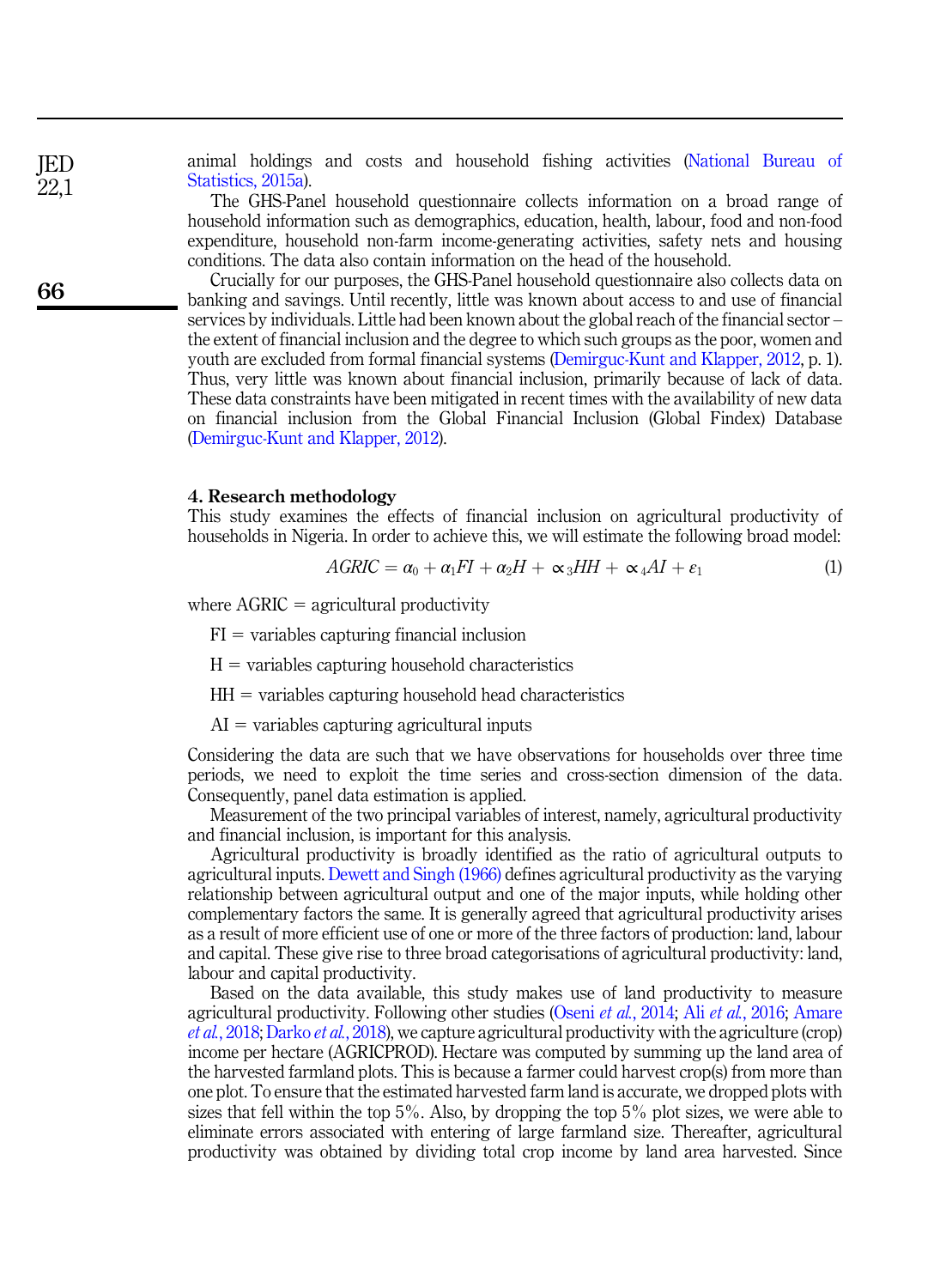outliers could affect the accuracy of our findings, we dropped households with agricultural productivity that fell within the top 5% and the bottom 5%.

There are other measures of agricultural productivity in the literature. However, the use of agricultural income per hectare is a better measure of agricultural productivity, because this measure provides information about whether or not farm land was put in efficient use. For example, if there are two farmers, Farmer A and Farmer B, and Farmer A makes use of two hectares of farmland and realised a total of 1,000 crop income, which resulted into a total of 500 crop income per hectare. Farmer B makes use of 0.5 ha of farm land and realised a total of 500 crop income, which resulted into a total of 1,000 crop income per hectare. Here, it is observed that Farmer B has more crop income per hectare than Farmer A. It can then be inferred that Farmer B makes more efficient use of the farm land than Farmer A. Thus, Farmer B is more productive than Farmer A.

The Global Findex database classifies financial inclusion indicators broadly along three dimensions: (i) ownership and use of an account at a formal financial institution, (ii) saving behaviour and (iii) borrowing ([Demirguc-Kunt and Klapper, 2013,](#page-17-19) pp. 283–284).

In line with the three classifications of the Global Findex database, we follow other studies ([Soumare](#page-18-0) et al., 2016; [Fowowe and Folarin, 2019](#page-17-20); [Anzoategui](#page-16-9)et al., 2014) in capturing financial inclusion using three measures. The first measure is financial access (ACCESS), which provides information on households who have a bank account. This can be subdivided into the formal and informal components. The formal component corresponds to having an account with either a formal or semi-formal financial institution (commercial banks and other financial institutions such as microfinance institutions, cooperative societies and savings associations). The informal component corresponds to having an account with an informal sayings group *(adashi/esusu/ajo*). Our measure of financial access (ACCESS) makes use of the formal component. The second measure of financial inclusion is borrowing or credit (BORROW). This measure provides information on households who have borrowed money either from formal or semi-formal financial institutions. The third measure of financial inclusion is saving (SAVE) which captures using either a formal or semi-formal financial institution to save.

The household characteristics included are household consumption (HC), household net worth (HNW), household size (HS), household religion (HREL), household location (HL) and remittances received by the household (HREM). In addition, the characteristics of the household head are included in the estimations. These are age of the household head (HHA), education of the household head (HHE), gender of the household head (HHG) and occupation of the household head (HHO).

Finally, some variables are included to capture agricultural inputs. These are the quantity of fertiliser used (FT), quantity of herbicide used (HB) and quantity of pesticide used (FT).

Following from the above, because three dimensions of financial inclusion are considered, we cannot include all dimensions in a single equation. Thus, each dimension of financial inclusion has to be included separately in the equations. Thus, FI which captures financial inclusion in [equation 1](#page-5-0) will have three dimensions. Consequently, the model to be estimated will change from [equation 1](#page-5-0) to [equations 2 to 4](#page-6-0) below. The difference between equations 2 to 4 are the alternative measures of financial inclusion included in each equation. The first dimension of financial inclusion (ACCESS) is included in [equation 2.](#page-6-0) The second dimension of financial inclusion (BORROW) is included in [equation 3,](#page-7-0) while the third dimension of financial inclusion (SAVE) is included in [equation 4](#page-7-1). Thus, the equations to be estimated will take the form:

<span id="page-6-0"></span>AGRICPROD<sub>it</sub> = 
$$
\beta_0 + \beta_1 \text{ACCESS}_{it} + \beta_2 \text{HNW}_{it} + \beta_3 \text{HC}_{it} + \beta_4 \text{HS}_{it} + \beta_5 \text{HREL}_{it}
$$
  
+  $\beta_6 \text{HL}_{it} + \beta_7 \text{HREM}_{it} + \beta_8 \text{HHA}_{it} + \beta_9 \text{HHE}_{it} + \beta_{10} \text{HHG}_{it}$  (2)  
+  $\beta_{11} \text{HHO}_{it} + \beta_{12} \text{FT}_{it} + \beta_{13} \text{HB}_{it} + \beta_{14} \text{PT}_{it} + \xi_{it}$ 

Agricultural productivity in Nigeria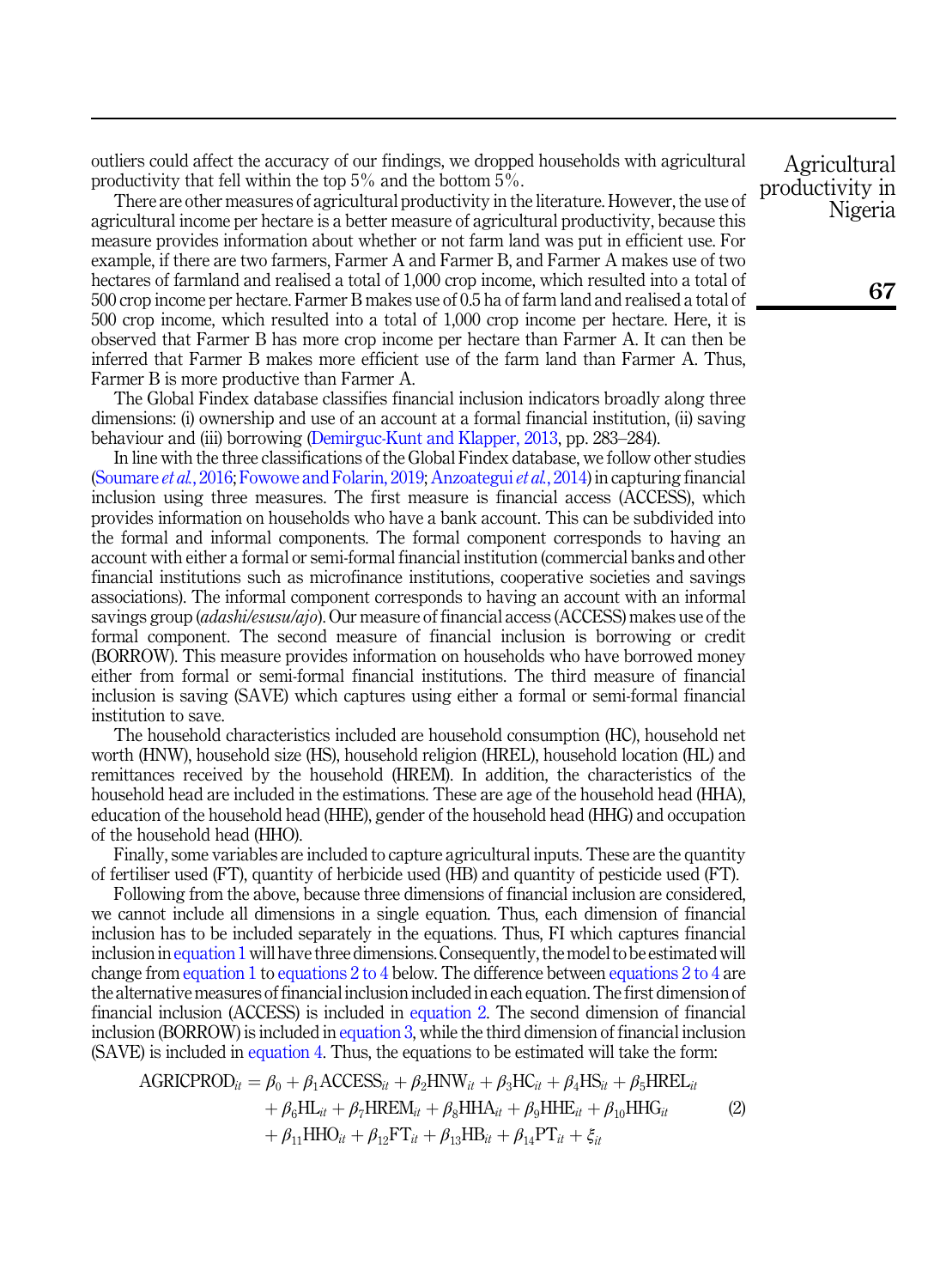JED 22,1

68

<span id="page-7-0"></span> $AGRICPROD_{it} = \gamma_0 + \gamma_1 BORROW_{it} + \gamma_2 HNW_{it} + \gamma_3 HC_{it} + \gamma_4 HS_{it} + \gamma_5 HREL_{it}$  $+\gamma_6\text{HL}_{it} + \gamma_7\text{HREM}_{it} + \gamma_8\text{HHA}_{it} + \gamma_9\text{HHE}_{it} + \gamma_{10}\text{HHG}_{it}$  $+\gamma_{11}HHO_{it} + \gamma_{12}FT_{it} + \gamma_{13}HB_{it} + \gamma_{14}PT_{it} + \mu_{it}$ (3)

<span id="page-7-1"></span>AGRICPROD<sub>it</sub> = 
$$
\delta_0 + \delta_1 \text{SAVE}_{it} + \delta_2 \text{HNW}_{it} + \delta_3 \text{HC}_{it} + \delta_4 \text{HS}_{it} + \delta_5 \text{HREL}_{it}
$$
  
+  $\delta_6 \text{HL}_{it} + \delta_7 \text{HREM}_{it} + \delta_8 \text{HHA}_{it} + \delta_9 \text{HHE}_{it} + \delta_{10} \text{HHG}_{it}$  (4)  
+  $\delta_{11} \text{HHO}_{it} + \delta_{12} \text{FT}_{it} + \delta_{13} \text{HB}_{it} + \delta_{14} \text{PT}_{it} + v_{it}$ 

## 5. Results and discussion

#### 5.1 Descriptive statistics

Descriptive statistics are presented in [Table 1](#page-8-0). [Table 1](#page-8-0) presents summary statistics for all three waves in the GHS-Panel data set. There are a total of 7,183 households. The data are an amalgamation of the agriculture and household data sets. While the total observations of the combined agriculture and household data sets are 14,143, the sample is lower because we are interested in only households involved in agriculture. Our measure of agricultural productivity, the crop income per hectare, has an average of 397,999. This implies that the average income for the household in the sample over the three years is N387,999. There is substantial variation in the income, however, as evidenced by the high standard deviation of 500,819.5. The lowest income-earning household received an average of N17,857.14 over these three years, while the highest income earning household received N3,139,098.

For the financial inclusion measures, the figures indicate the percentage of households that are financially included. Thus, for the first financial inclusion measure (ACCESS), the mean value of 0.315 implies that, on average, 31.5% of households in our sample have an account at a financial institution either directly, or have access to an account at a financial institution through a family member or close friend. For the second financial inclusion measure (BORROW), the mean value of 0.090 indicates that, on average, 9% of the households have borrowed from a financial institution in the six months prior to the survey. For the third financial inclusion measure (SAVE), the average value of 0.245 means that 24.5% of households have used a financial institution to save in the six months prior to the survey. These figures indicate very low levels of borrowing by households. This cannot be unconnected to the high interest rates in Nigeria. Between 2011 and 2018, the lowest monetary policy rate of the Central Bank of Nigeria (CBN) was 11%. This rate has been constant at 14% since the third quarter of 2016. This indicates that the high cost of obtaining loans in Nigeria is deterring borrowing. The figures for savings are better, with about one quarter of households saving at financial institutions. Overall, financial inclusion is low. This is a far cry from the CBN's formal financial inclusion target, set in 2012, of 70% financial inclusion by 2020. This necessitated a revision of the financial inclusion strategy ([Central](#page-16-10) [Bank of Nigeria, 2018\)](#page-16-10).

Harvested food crops, which constitute the largest proportion of crops, are divided into five groups that correspond to five of the 15 groups that comprise the dietary diversity measure. [Table 1](#page-8-0) shows that cereals and grains are the largest crop groups grown, with 95.5% of households involved in growing this crop group. Roots and tubers are the second most popular crop groups, with 39.7% of households growing them. In all, 36.4% of households grew legumes; 33.1% of households grew sugar, vegetables and oil; and 26.7% of households grew fruits and vegetables. Non-food crops constitute a very small fraction, as only about 1% of households grew non-food crops.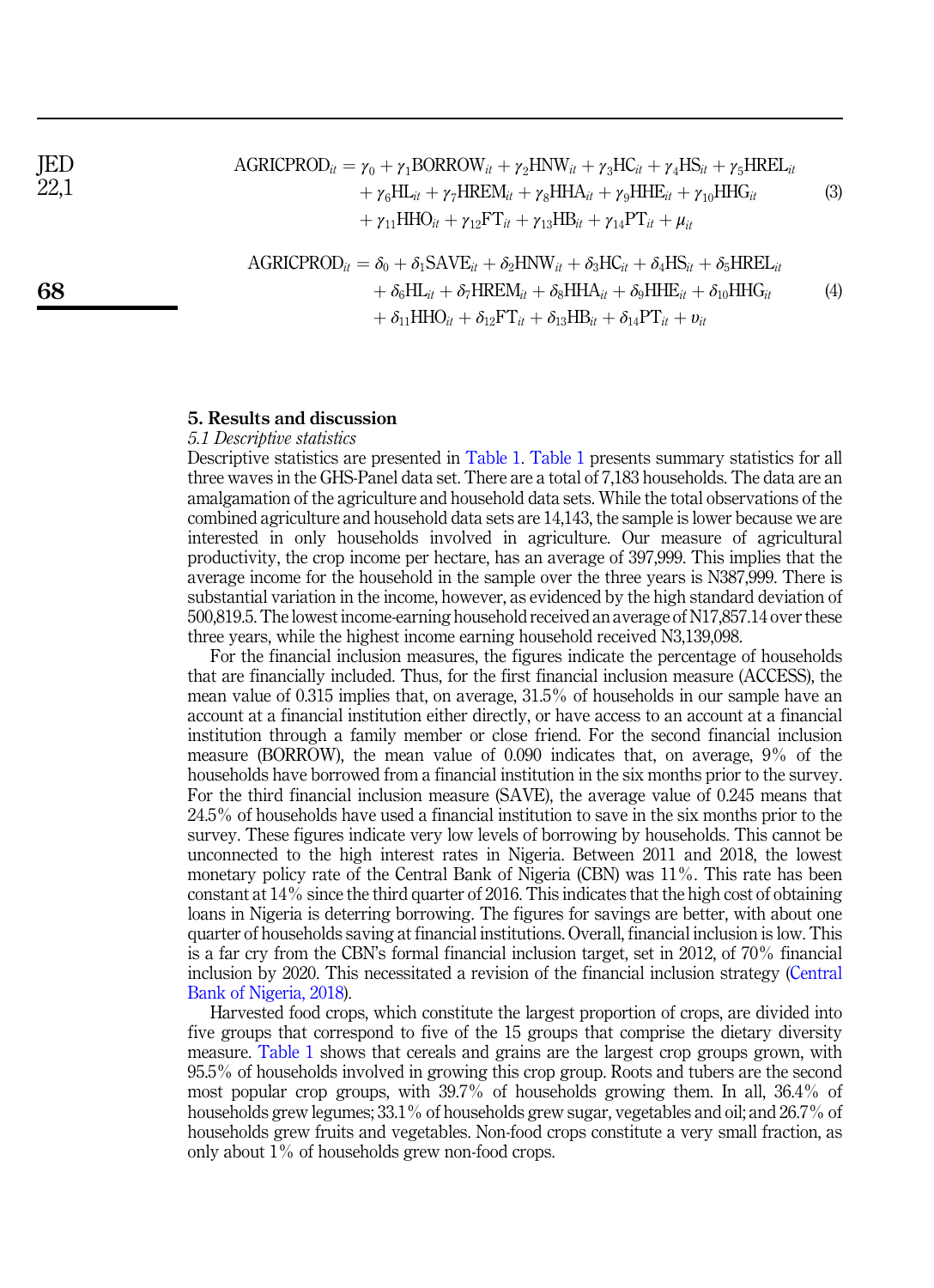<span id="page-8-0"></span>

|                                      | Min          | Max          | Mean     | Standard<br>deviation | No of<br>observation | Agricultural<br>productivity in |
|--------------------------------------|--------------|--------------|----------|-----------------------|----------------------|---------------------------------|
| Agric. productivity (AGRICPROD)      | 17857.14     | 3139098      | 387999   | 500819.5              | 7183                 | Nigeria                         |
| Financial inclusion (ACCESS)         | $\theta$     | 1            | 0.315    | 0.464                 | 7183                 |                                 |
| Financial inclusion (SAVE)           | $\theta$     | $\mathbf{1}$ | 0.245    | 0.430                 | 7183                 |                                 |
| Financial inclusion (BORROW)         | $\theta$     | $\mathbf{1}$ | 0.090    | 0.287                 | 7183                 |                                 |
| Household net worth (HNW)            | 800          | 12500000     | 544032.5 | 1277624               | 7021                 | 69                              |
| Household consumption (HC)           | 33981.91     | 1827612      | 306815.7 | 221845.5              | 7108                 |                                 |
| Household size (HS)                  | 1            | 31           | 6.301    | 3.221                 | 7179                 |                                 |
| Christianity adherent (HREL)         | 0            | 1            | 0.521    | 0.518                 | 7142                 |                                 |
| Islam adherent (HREL)                | $\theta$     | 1            | 0.469    | 0.499                 | 7142                 |                                 |
| Traditional religion adherent (HREL) | $\theta$     | $\mathbf{1}$ | 0.009    | 0.096                 | 7142                 |                                 |
| Dummy for urban dweller (HL)         | $\theta$     | $\mathbf{1}$ | 0.120    | 0.325                 | 7183                 |                                 |
| Remittances received (HREM)          | $\theta$     | $\mathbf{1}$ | 0.023    | 0.148                 | 7183                 |                                 |
| Household head age (HHA)             | 16           | 112          | 51.974   | 14.710                | 7170                 |                                 |
| Household head education: Years of   | $\Omega$     | 23           | 6.368    | 6.014                 | 7183                 |                                 |
| formal education (HHE)               |              |              |          |                       |                      |                                 |
| Household head education:            | $\mathbf{0}$ | 3            | 0.997    | 0.980                 | 7183                 |                                 |
| Level (HHE)                          |              |              |          |                       |                      |                                 |
| Household head is female (HHG)       | $\theta$     | 1            | 0.126    | 0.332                 | 7183                 |                                 |
| Household head is worker (HHO)       | $\theta$     | $\mathbf{1}$ | 0.109    | 0.312                 | 7183                 |                                 |
| Household head is farmer (HHO)       | $\mathbf{0}$ | $\mathbf{1}$ | 0.889    | 0.315                 | 7183                 |                                 |
| Household head is                    | $\theta$     | $\mathbf{1}$ | 0.305    | 0.461                 | 7183                 |                                 |
| entrepreneur (HHO)                   |              |              |          |                       |                      |                                 |
| Dummy for fertiliser (FT)            | $\theta$     | $\mathbf{1}$ | 0.504    | 0.500                 | 7183                 |                                 |
| Dummy for herbicide (HB)             | $\theta$     | $\mathbf{1}$ | 0.296    | 0.457                 | 7183                 |                                 |
| Dummy for pesticide (PT)             | $\theta$     | $\mathbf{1}$ | 0.219    | 0.414                 | 7183                 |                                 |
| Crop group                           |              |              |          |                       |                      |                                 |
| Cereal/Grain                         | $\theta$     | 1            | 0.955    | 0.208                 | 7183                 |                                 |
| Legume                               | $\theta$     | 1            | 0.364    | 0.481                 | 7183                 |                                 |
| Root and tuber                       | $\theta$     | 1            | 0.397    | 0.489                 | 7183                 |                                 |
| Sugar, beverages and oil             | $\theta$     | 1            | 0.331    | 0.471                 | 7183                 | Table 1.                        |
| Fruit and vegetable                  | $\mathbf{0}$ | $\mathbf{1}$ | 0.267    | 0.442                 | 7183                 | Summary statistics -            |
| Non-food                             | $\theta$     | $\mathbf{1}$ | 0.008    | 0.092                 | 7183                 | full panel (3 waves)            |

# 5.2 Empirical results

The results of the empirical estimations of the effects of financial inclusion on agricultural productivity are presented in [Tables 2](#page-9-0)–[4.](#page-9-0) Although the models specified in [Equations \(2\) to](#page-6-0) [\(4\)](#page-6-0) posit that financial inclusion affects agricultural productivity, it is also possible that agricultural productivity affects financial inclusion. Thus, it is possible that as agricultural productivity increases, then households have more financial resources, and, consequently, have the need and ability to access financial services. Also, general/community-wide increases in agricultural productivity will boost general economic activities, leading to an expansion of the financial sector, thereby leading to more exposure to financial services by households and businesses. The implication of this is that it could be difficult to extract causality between agricultural productivity and financial inclusion. In light of this, we conducted instrumental variable estimation to address the potential endogeneity bias arising from the possible reverse causality between agricultural productivity and financial inclusion. We follow previous research in examining the effect of the exogenous impact of financial inclusion on variables of interest (Beck et al.[, 2007;](#page-16-4) [Clarke](#page-16-11) et al., 2006).

Following from this, we make use of instrumental variables estimation, using two instrumental variables. Our first instrumental variable is the presence of a bank within the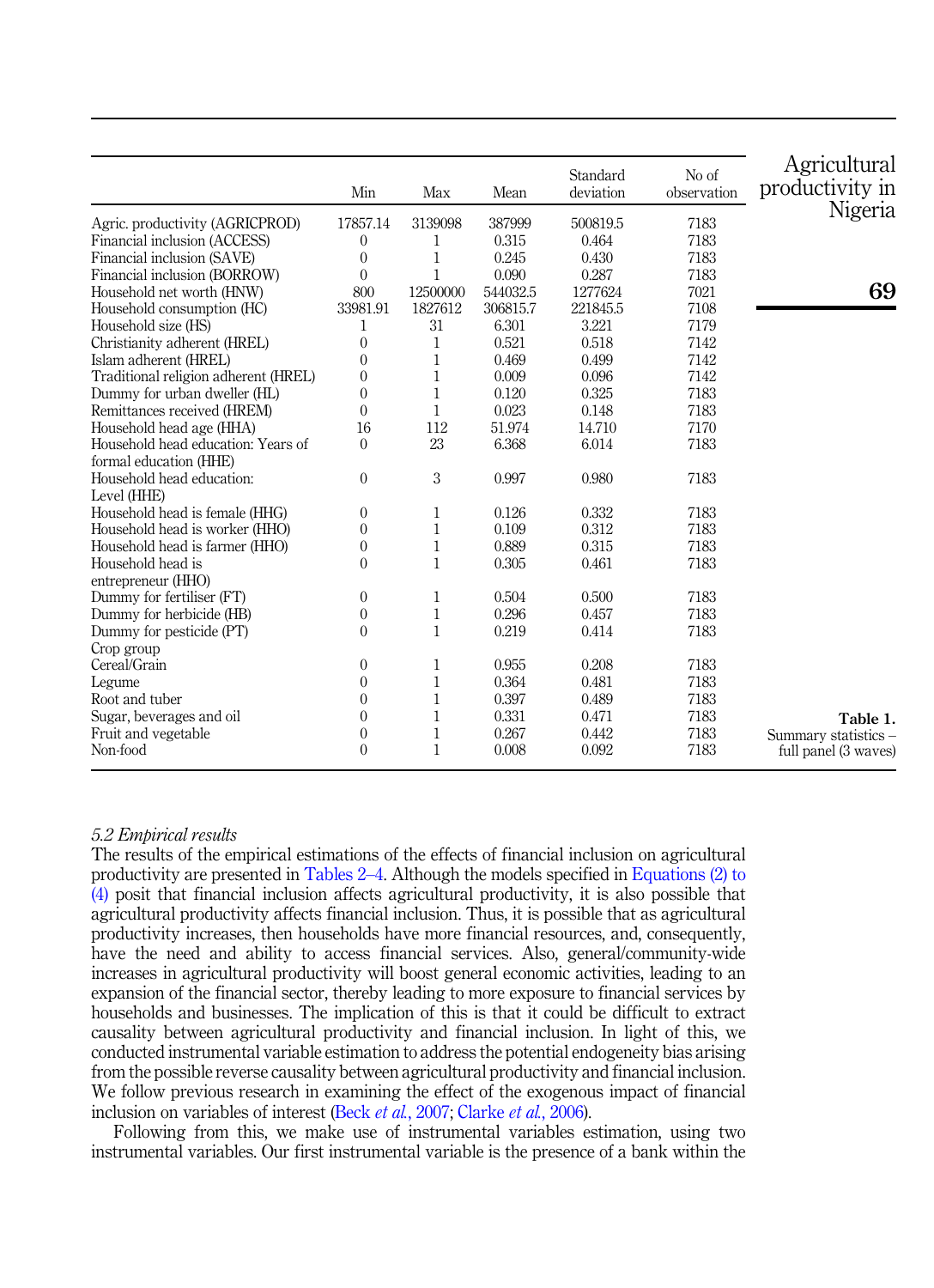<span id="page-9-0"></span>

| JED<br>22,1<br>70                                                                                                                 | S             | 1.101*** (0.420)<br>$-0.189***$ (0.059)<br>$-0.033***$ (0.010)<br>$-0.025*(0.015)$<br>$-0.0007$ (0.001<br>$-0.008(0.052)$<br>$-0.072(0.095)$<br>$-0.038(0.069)$<br>$-0.019(0.053)$<br>0.057(0.045)<br>$-0.037(0.111)$<br>0.003 (0.007<br>0.027 (0.103)<br>$-0.140(0.111)$<br>0.364<br>6362                                                                                                                                                                                                                              |
|-----------------------------------------------------------------------------------------------------------------------------------|---------------|-------------------------------------------------------------------------------------------------------------------------------------------------------------------------------------------------------------------------------------------------------------------------------------------------------------------------------------------------------------------------------------------------------------------------------------------------------------------------------------------------------------------------|
|                                                                                                                                   | 4             | id the household make use of the Internet for Internet banking? Is there bank within the community, which is the enumeration area?<br>$-0.159***$ (0.046)<br>$-0.348***$ (0.115)<br>$-0.026**00.010$<br>$0.984**$ (0.383)<br>$-0.0007(0.001)$<br>0.060(0.047)<br>$-0.047(0.036)$<br>0.530<br>6600                                                                                                                                                                                                                       |
|                                                                                                                                   | S             | $0.606**$ (0.270)<br>0.0002(0.057)<br>0.018 (0.056)<br>0.054(0.043)<br>0.629<br>6604                                                                                                                                                                                                                                                                                                                                                                                                                                    |
|                                                                                                                                   | $\mathcal{L}$ | $0.846**$ $(0.345)$<br>$-0.029*(0.015)$<br>$-0.054(0.112)$<br>0.018(0.070)<br>0.007 (0.007)<br>$-0.076(0.093)$<br>$-0.028(0.118)$<br>0.027 (0.096)<br>0.366<br>6366                                                                                                                                                                                                                                                                                                                                                     |
|                                                                                                                                   |               | $0.605***$ (0.259)<br>0.655<br>6604                                                                                                                                                                                                                                                                                                                                                                                                                                                                                     |
| Table 2.<br>Effects of financial<br>inclusion (ACCESS) on<br>agricultural<br>productivity-<br>instrumental variable<br>estimation |               | eneur<br>sue<br>Financial inclusion (ACCESS)<br>Household head education: y<br>Household head is an entrepr<br>Note(s): Instrument used: D<br>Household head is a worker<br>Household head is a farmer<br>Hansen J statistics: p-value<br>Household head is female<br>Household consumption<br>Household net worth<br>Traditional adherent<br>Household head age<br>Remittance received<br>Islam adherent<br>Household size<br><b>Jrban</b> dweller<br>Herbicide use<br>Observations<br>Pesticide use<br>Fertiliser use |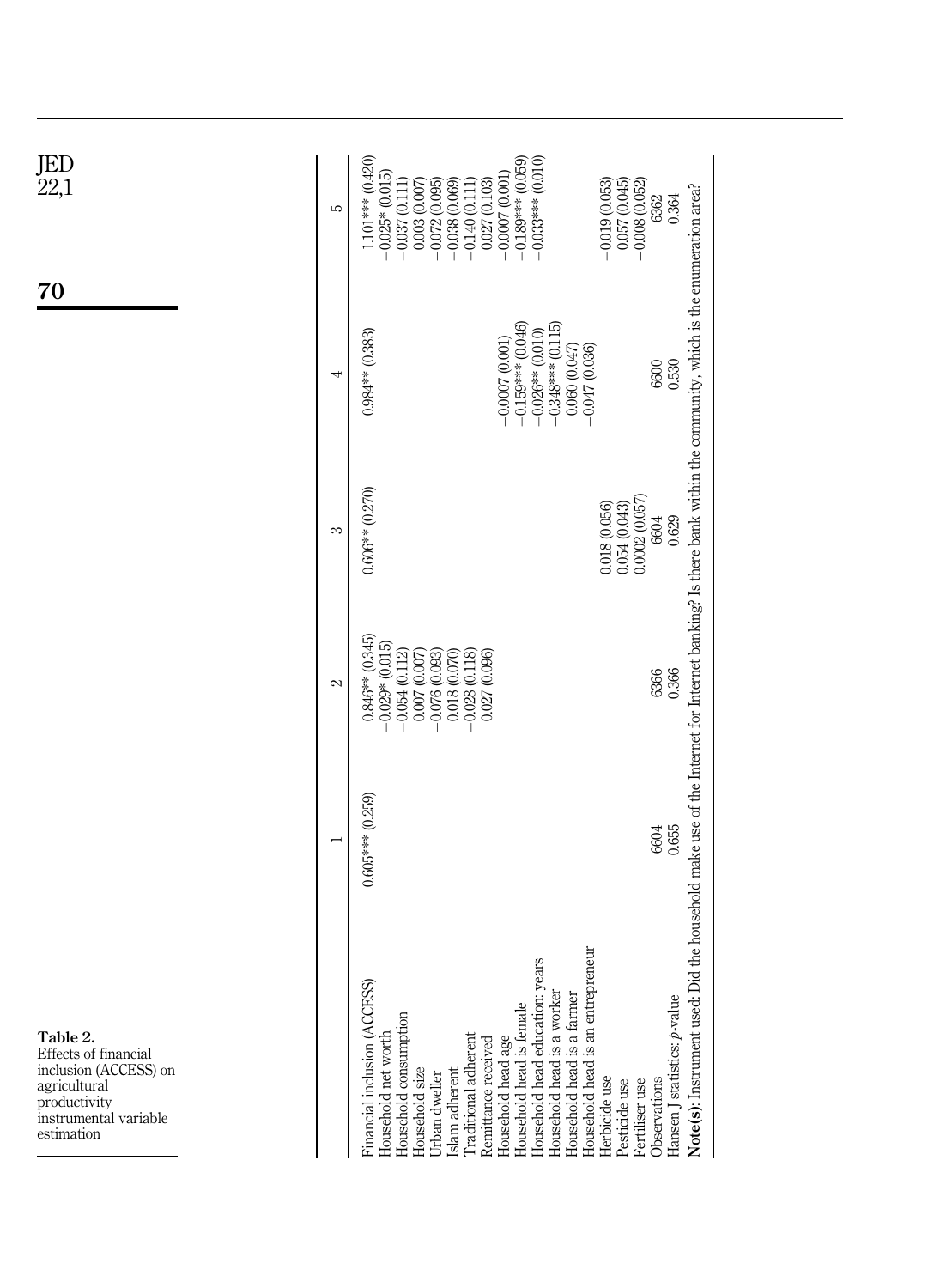<span id="page-10-0"></span>

|                            | 0.064(0.043)<br>0.012 (0.056)<br>0.052(0.052)                                                                       |
|----------------------------|---------------------------------------------------------------------------------------------------------------------|
|                            |                                                                                                                     |
|                            |                                                                                                                     |
| Household head is a worker | Household head is an entrepreneur<br>Household head is a farmer<br>Herbicide use<br>Fertiliser use<br>Pesticide use |

71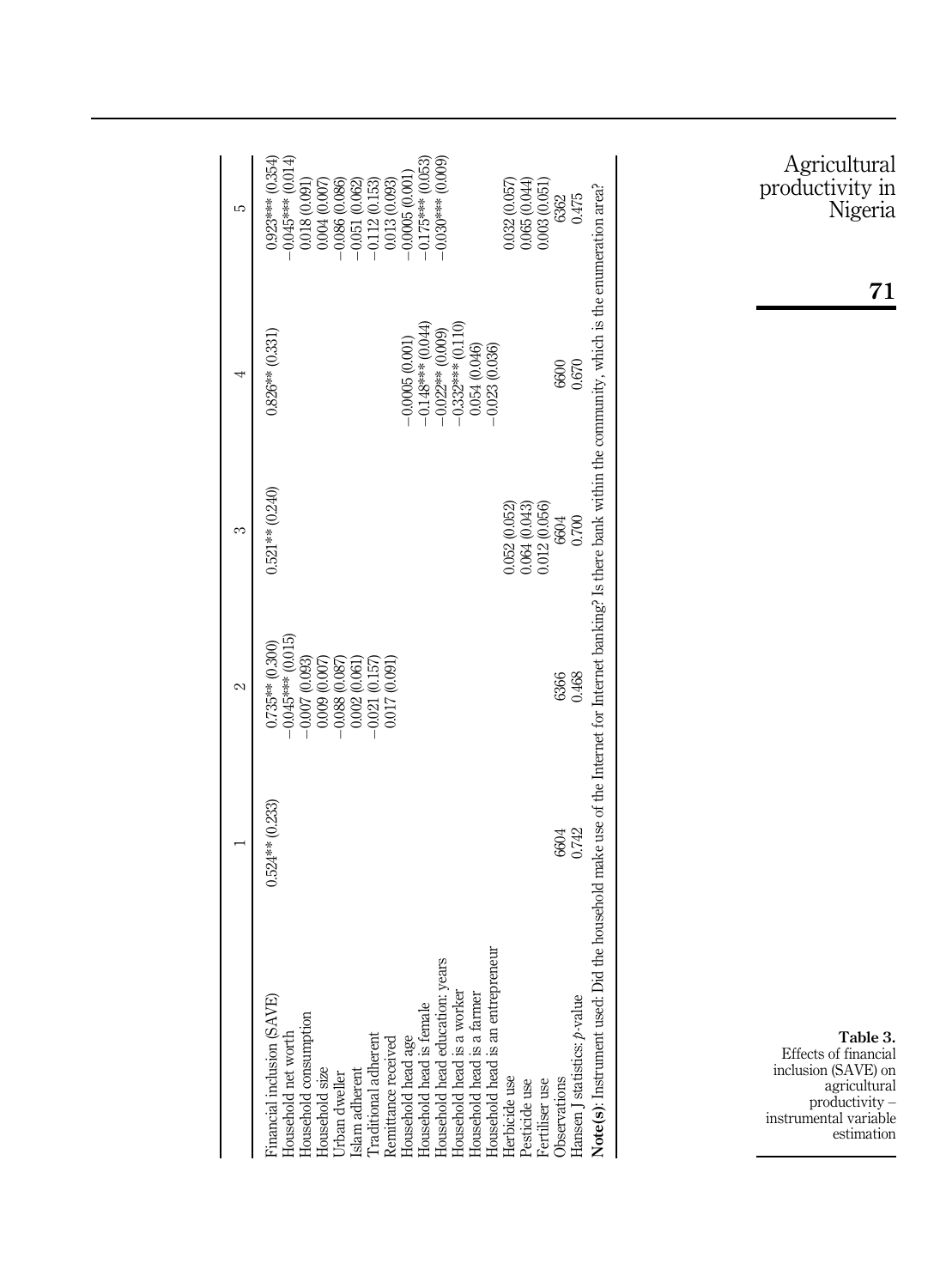<span id="page-11-0"></span>

| JED<br>22,1<br>72                                                                                                                  | ပ             | $-0.137***$ (0.051)<br>0.030(0.050)<br>$-0.057(0.079)$<br>0.230 (0.150)<br>$-0.052(0.079)$<br>$-0.132(0.199)$<br>0.101 (0.183)<br>0.104(0.107)<br>$-1.154$ (3.198)<br>0.007(0.013)<br>$-0.116(0.089)$<br>0.125(0.105)<br>0.002 (0.002)<br>$-0.008(0.013)$<br>0.072<br>6362                                                                                                                                                                                                                                                                                                                                                                      |
|------------------------------------------------------------------------------------------------------------------------------------|---------------|-------------------------------------------------------------------------------------------------------------------------------------------------------------------------------------------------------------------------------------------------------------------------------------------------------------------------------------------------------------------------------------------------------------------------------------------------------------------------------------------------------------------------------------------------------------------------------------------------------------------------------------------------|
|                                                                                                                                    | 4             | $-0.153**$ (0.061)<br>$-2.689(3.925)$<br>0.072 (0.100)<br>0.003(0.002)<br>0.006(0.017)<br>0.086(0.095)<br>0.048 (0.181)<br>0.130<br>6600                                                                                                                                                                                                                                                                                                                                                                                                                                                                                                        |
|                                                                                                                                    | S             | $-0.430(3.168)$<br>0.107(0.204)<br>0.094(0.138)<br>0.061(0.068)<br>0.074<br>6604                                                                                                                                                                                                                                                                                                                                                                                                                                                                                                                                                                |
|                                                                                                                                    | $\mathcal{L}$ | $-0.096(0.159)$<br>$-0.032(0.063)$<br>0.159(0.158)<br>0.008(0.012)<br>$-0.072(0.105)$<br>0.105 (0.108)<br>$-0.089$ (2.517)<br>$-0.037$ (0.077)<br>6366<br>0.063                                                                                                                                                                                                                                                                                                                                                                                                                                                                                 |
|                                                                                                                                    |               | 0.132 (2.640)<br>6604<br>0.071                                                                                                                                                                                                                                                                                                                                                                                                                                                                                                                                                                                                                  |
| Table 4.<br>Effects of financial<br>inclusion (BORROW)<br>on agricultural<br>productivity -<br>Instrumental variable<br>estimation |               | Note(s): Instrument used. Did the household make use of the Internet for Internet banking? Is there bank within the community, which is the enumeration area?<br>reneur<br>Household head education: years<br>Financial inclusion (BORROW)<br>Household head is an entrep<br>Household head is a worker<br>Household head is a farmer<br>Hansen J statistics: p-value<br>Household head is female<br>Household consumption<br>Household net worth<br>Traditional adherent<br>Household head age<br>Remittance received<br>Islam adherent<br>Household size<br>Urban dweller<br>Observations<br>Herbicide use<br>Fertiliser use<br>Pesticide use |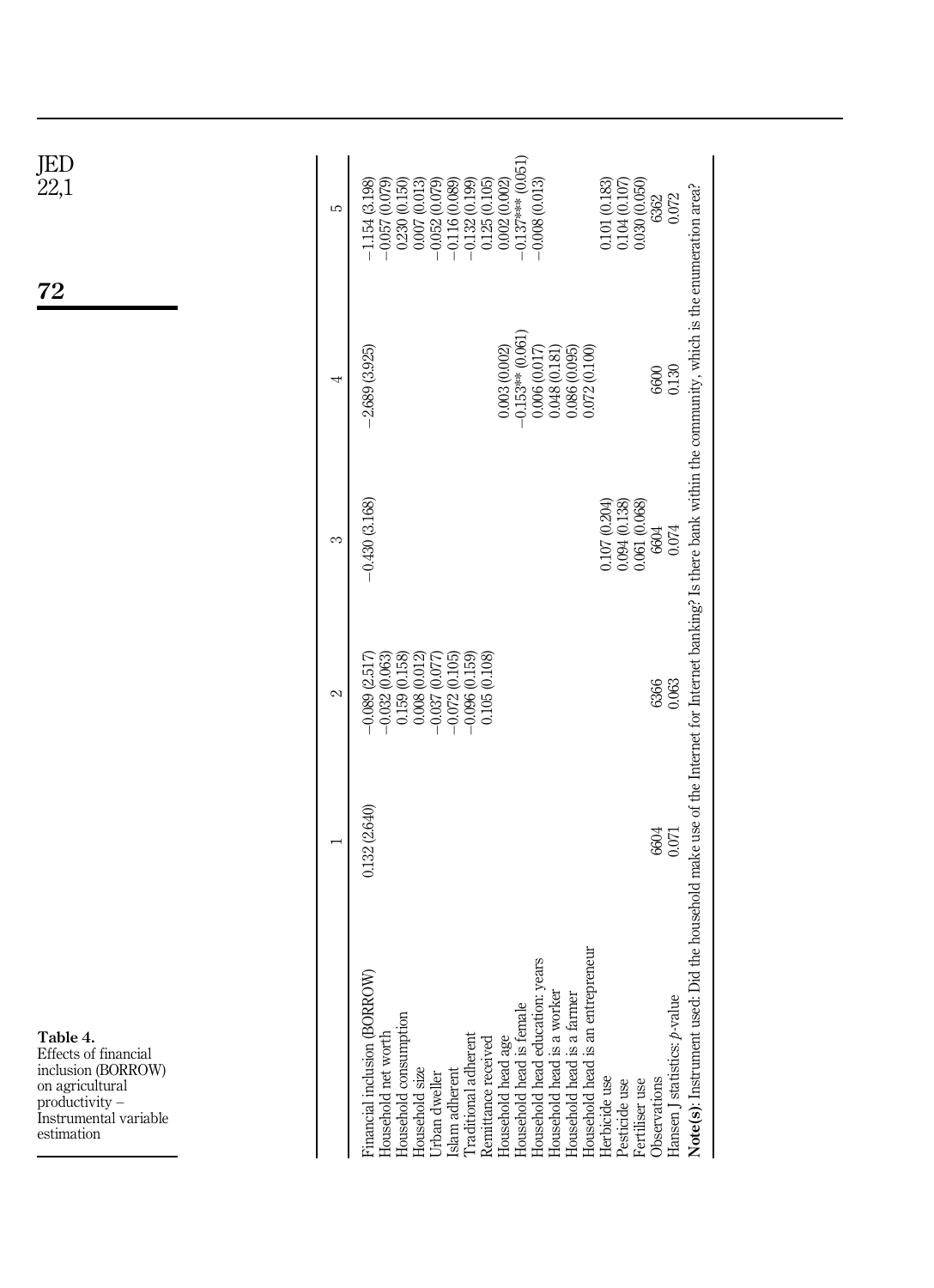community, while the second instrumental variable is the use of the Internet for Internet banking.

[Table 2](#page-9-0) presents the results of instrumental variable estimation using access as the measure of financial inclusion. Different specifications are estimated. The coefficient of financial inclusion, represented by having access to an account in a financial institution, is positive and statistically significant in all specifications. Financial inclusion is significantly positive in column 1, where it is the only explanatory variable, and also significant in column 5, where all the household variables and agricultural input variables have been included. Thus, financial inclusion has stimulated increases in agricultural productivity of these households in Nigeria. These results highlight the importance of the financial sector in boosting agricultural productivity.

For the household variables, only the variable capturing household net worth is marginally significant at the 10% level. This variable is negative, implying that high net worth households have lower agricultural productivity. For the household head variables, the variables capturing gender, education and worker status are all statistically significant. The household head female dummy variable is negative, implying that female-headed households are associated with lower agricultural productivity. This might be due to the dominant role that large families (comprising many wives and children) play in providing farm labour. With female-headed households, it would not be possible to have such abundant supply of labour, and this could be negatively affecting productivity. The variable representing education of household heads is also significant negative. Thus, higher levels of education of household heads limit agricultural productivity. This might be reflective of the fact that time spent in education might have been used to gain experience on the fields. The dummy variable capturing if the household head works elsewhere is negative and statistically significant. This is indicative of the fact that working elsewhere draws the household head away from the agricultural activities, thereby resulting in low-quality time spent on the farm.

[Table 3](#page-10-0) presents the estimation results when the financial inclusion measure is savings in financial institutions. The results are consistent with the results from [Table 2.](#page-9-0) Financial inclusion, measured by savings, is positive and statistically significant in all specifications. Thus, as concluded from [Table 2,](#page-9-0) financial inclusion has led to increased agricultural productivity of the Nigerian farming households. The other variables can be interpreted similarly to [Table 2.](#page-9-0) Household net worth, household head gender, household head education and household head being a worker are all negative and significant. Thus, as was concluded in [Table 2,](#page-9-0) these variables contribute to declining agricultural productivity.

[Table 4](#page-11-0) presents the results when the financial inclusion measure is borrowing from a financial institution. Financial inclusion, and indeed all other variables, except the household head gender variable, are insignificant. The insignificance of the financial inclusion measure of borrowing could be connected with the fact that borrowing costs are so high in Nigeria. As indicated under the descriptive statistics, the high borrowing costs deter many people involved in agricultural activities from borrowing. Thus, borrowing does not exert any significant effect on agricultural productivity.

# 5.3 Robustness tests

We next test for the robustness of the estimated results presented in [Tables 2](#page-9-0)–[4.](#page-9-0) The robustness tests are presented in [Tables 5 and 6.](#page-13-0) In [Table 5](#page-13-0), the robustness tests are conducted by estimating fixed effects estimations using the dependent variable in [Tables](#page-9-0)  $2-4$  $2-4$  $2-4$  – the crop income per hectare. For [Table 6](#page-14-0), we change the dependent variable and then estimate fixed effects estimations. For columns 1 to 3 in [Table 6](#page-14-0), the dependent variable is the count of the number of crop groups harvested, while in columns 4 to 6, the

Agricultural productivity in Nigeria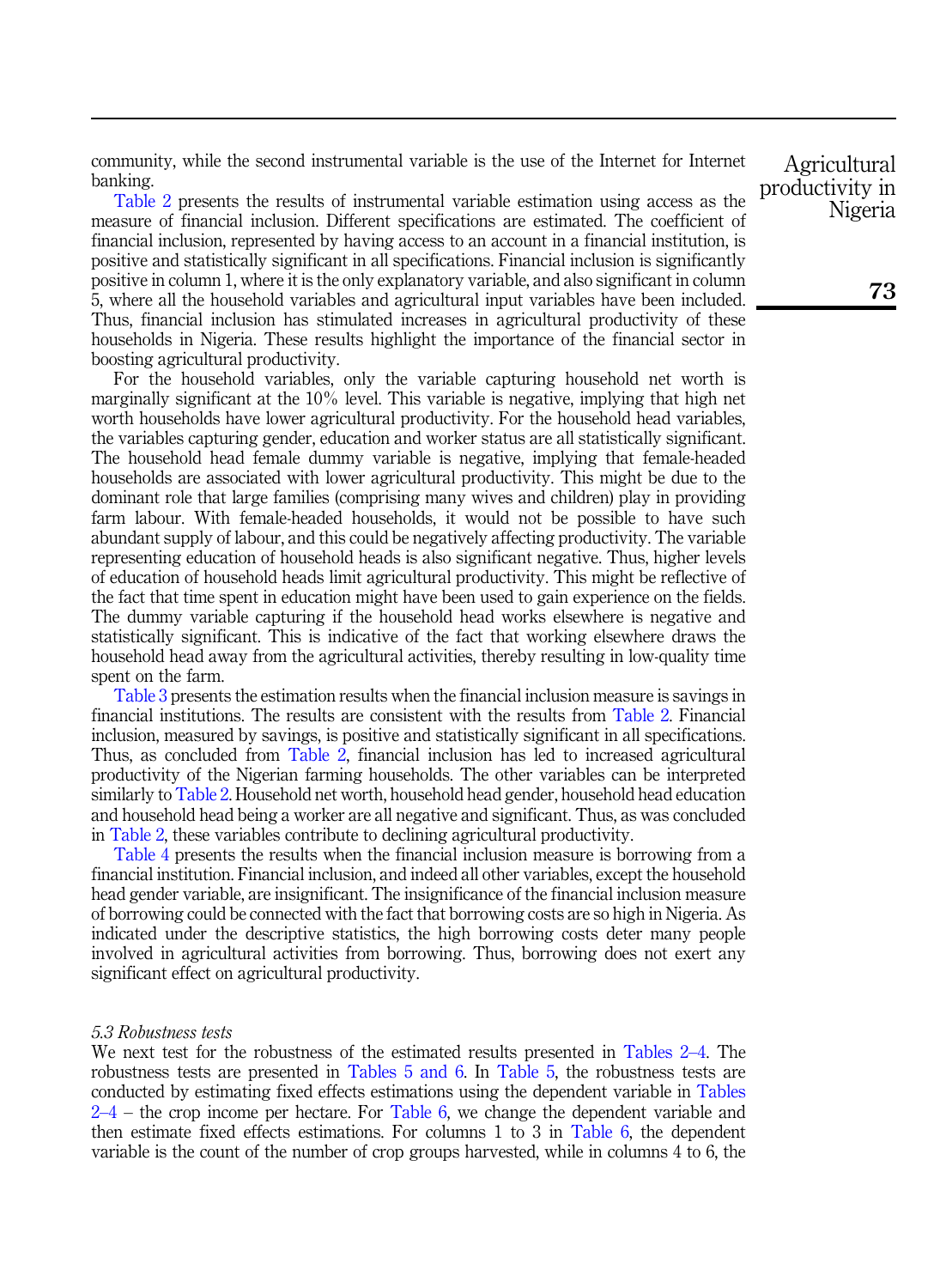<span id="page-13-0"></span>

| JED<br>22,1<br>74                                                                                              | 6                                                                                      | $-0.0134**$ (0.00496)<br>0.194*** (0.0626)<br>0.179*** (0.0488)<br>0.00167(0.00119)<br>0.00243 (0.00667)<br>$-0.120**$ (0.0477)<br>$-0.0233(0.0147)$<br>$-0.0400(0.0743)$<br>$-0.0752(0.0511)$<br>0.0809 (0.0798)<br>$-0.136(0.139)$                                                                                                  | 0.00957 (0.0456)<br>0.0663 (0.0423)<br>0.0358 (0.0460)<br>$10.24***$ (0.541)<br>6,906<br>0.024<br>57                                                                                                         |
|----------------------------------------------------------------------------------------------------------------|----------------------------------------------------------------------------------------|---------------------------------------------------------------------------------------------------------------------------------------------------------------------------------------------------------------------------------------------------------------------------------------------------------------------------------------|--------------------------------------------------------------------------------------------------------------------------------------------------------------------------------------------------------------|
|                                                                                                                | 5                                                                                      | $0.230***$ (0.0605)                                                                                                                                                                                                                                                                                                                   | 12.19*** (0.00548)<br>7,183<br>0.004<br>57                                                                                                                                                                   |
|                                                                                                                | 4                                                                                      | $-0.0144**$ (0.00537<br>$-0.0296**$ (0.0143)<br>$0.173***$ (0.0513)<br>0.00155 (0.00121)<br>0.00302 (0.00667)<br>0.0868* (0.0507)<br>$-0.123**$ $(0.0478)$<br>0.0741 (0.0776)<br>$-0.0487(0.0756)$<br>$-0.0752(0.0494)$<br>$-0.134(0.144)$                                                                                            | 10.40*** (0.587)<br>0.0187 (0.0481)<br>0.0709 (0.0433)<br>0.0359 (0.0466)<br>6,906<br>0.022<br>57                                                                                                            |
|                                                                                                                | S                                                                                      | $0.109**$ $(0.0405)$                                                                                                                                                                                                                                                                                                                  | 12.18*** (0.00992)<br>7,183<br>0.002<br>57                                                                                                                                                                   |
|                                                                                                                | $\mathcal{L}$                                                                          | $-0.0152***$ (0.00522)<br>0.164 *** (0.0480)<br>0.00148 (0.00116)<br>$0.126***$ $(0.0415)$<br>0.00289 (0.00663)<br>$-0.126**$ (0.0473)<br>$-0.0276*$ (0.0142)<br>$-0.0486(0.0756)$<br>0.0731 (0.0771)<br>$-0.0723(0.0495)$<br>$-0.135(0.139)$                                                                                         | 10.48*** (0.535)<br>0.0335 (0.0470)<br>0.0131 (0.0471)<br>0.0697 (0.0431)<br>6,906<br>0.024<br>57                                                                                                            |
|                                                                                                                |                                                                                        | 0.148*** (0.0402)                                                                                                                                                                                                                                                                                                                     | 12.16*** (0.0127)<br>7,183<br>0.004<br>$\overline{37}$                                                                                                                                                       |
| Table 5.<br>Effects of financial<br>inclusion on<br>agricultural<br>productivity – fixed<br>effects estimation | Agricultural productivity (real<br>net crop income per hectare)<br>Dependent variable: | Financial inclusion (BORROW)<br>Financial inclusion (ACCESS<br>Financial inclusion (SAVE)<br>Household head education:<br>Household head is female<br>Household consumption<br>Household net worth<br>Traditional adherent<br>Household head age<br>Remittance received<br>Islam adherent<br>Household size<br>Urban dweller<br>years | Note(s): Robust standard errors in parentheses, * $p < 0.1$ , ** $p < 0.05$ , *** $p < 0.01$<br>Number of state<br>Herbicide use<br>Observations<br>Pesticide use<br>Fertiliser use<br>R-squared<br>Constant |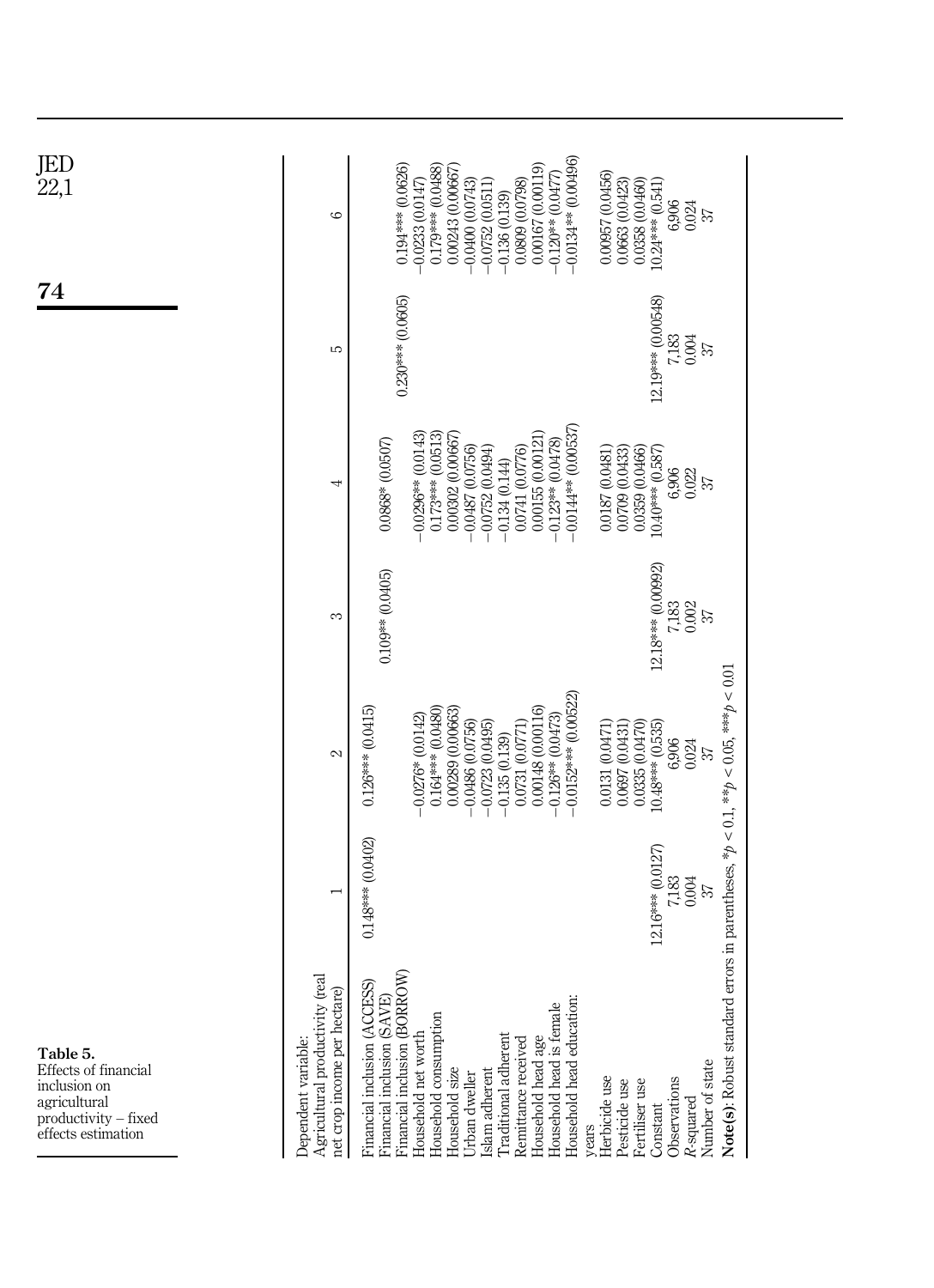<span id="page-14-0"></span>

|                                                                                                                                        |                                                               | (count of the number of crop groups harvested)<br>Dependent variable: Agricultural productivity<br>$\sim$ |                                                                   | 4                                                               | Dependent variable: Agricultural productivity<br>(value of agricultural output) | 6                                                                |
|----------------------------------------------------------------------------------------------------------------------------------------|---------------------------------------------------------------|-----------------------------------------------------------------------------------------------------------|-------------------------------------------------------------------|-----------------------------------------------------------------|---------------------------------------------------------------------------------|------------------------------------------------------------------|
|                                                                                                                                        | $0.0678***00.0251$                                            |                                                                                                           |                                                                   | 0.139*** (0.0425)                                               |                                                                                 |                                                                  |
| Financial inclusion<br>(ACCESS)<br>Financial inclusion                                                                                 |                                                               | 0.0993** (0.0424)                                                                                         |                                                                   |                                                                 | $0.202***$ (0.066)                                                              |                                                                  |
|                                                                                                                                        |                                                               |                                                                                                           | 0.0442 (0.0271)                                                   |                                                                 |                                                                                 | $0.115***$ (0.0318)                                              |
| (SAVE)<br>Financial inclusion<br>(BORROW)<br>Household net worth<br>Household size<br>Household size<br>Urban dweller<br>Urban dweller | 0.0153*** (0.00524)<br>0.0244*** (0.008)<br>$-0.0127(0.0255)$ | 0.0266*** (0.00821)<br>0.0151*** (0.00518)<br>$-0.00428$ $(0.0261)$                                       | 0.0234 *** (0.00819)<br>0.0154 *** (0.0052)<br>$-0.00734(0.0261)$ | 0.0341 *** (0.00536)<br>$0.138***$ (0.0443)<br>0.0003 (0.00966) | 0.0336 *** (0.00542)<br>$0.156***$ $(0.0455)$<br>0.00475 (0.00976)              | 0.0342*** (0.00432)<br>$0.145***$ (0.0225)<br>$-0.0022(0.00694)$ |
|                                                                                                                                        | $-0.138***$ (0.0619)<br>$-0.297***0.0821$                     | $0.298***00.0827$<br>$0.133**$ $(0.0600)$                                                                 | 0.298*** (0.0820)<br>$-0.138**$ $(0.0611)$                        | $-0.277***(0.0657)$<br>$-0.0547(0.0796)$                        | $-0.268***$ (0.0666)<br>$-0.0581(0.0810)$                                       | $-0.278***(0.0394)$<br>$-0.0569(0.0438)$                         |
| Traditional adherent                                                                                                                   | 0.0865 (0.0772)<br>0.0724 (0.147)                             | 0.0908 (0.0789)<br>0.0723 (0.146)                                                                         | 0.0873 (0.0778)<br>0.0731 (0.149)                                 | $-0.0857$ (0.0587)<br>0.107 (0.196)                             | $-0.077(0.0615)$<br>0.107 (0.195)                                               | $-0.0866(0.0822)$<br>0.11(0.124)                                 |
| Remittance received<br>Household head age<br>Household head is female<br>Household head education:                                     | $-0.186***$ (0.0470)<br>0.00125 (0.00107                      | 0.00135 (0.00108)<br>0.183*** (0.0464)                                                                    | 0.184*** (0.0473)<br>0.00129 (0.0011)                             | $-0.444***$ (0.0664)<br>$0.003***00.0009$                       | $0.00336***$ (0.0009)<br>$-0.438***$ (0.0654)                                   | 0.00318*** (0.00087)<br>$-0.442***$ (0.0397)                     |
|                                                                                                                                        | $-0.0058*$ (0.00325)                                          | $-0.00483(0.0033)$                                                                                        | $-0.00534(0.00332)$                                               | $-0.0144***$ (0.0032)                                           | $-0.0124***$ (0.00315)                                                          | $-0.0139***0.00233$                                              |
| years<br>Herbicide use<br>Pesticide use<br>Fertiliser use<br>Constant                                                                  | 0.0101 (0.0377)                                               | 0.00845 (0.0386)                                                                                          | 0.0131 (0.0374)                                                   | 0.291 *** (0.0506)                                              | 0.288*** (0.0498)                                                               | 0.298*** (0.0307)                                                |
|                                                                                                                                        | $0.264***$ (0.0518)                                           | $0.262***$ (0.0519)                                                                                       | 0.264 *** (0.0516)                                                | $0.260***$ (0.0531                                              | 0.256*** (0.0524)                                                               | $0.261***$ $(0.0314)$                                            |
|                                                                                                                                        | 0.0297 (0.0339)                                               | 0.0310 (0.0340)                                                                                           | 0.0311 (0.0337)                                                   | 0.168*** (0.0349)                                               | 0.171*** (0.0348)                                                               | 0.17*** (0.0282)                                                 |
| <b>Jbservations</b>                                                                                                                    | 2.156*** (0.336)<br>6,906                                     | 2.028*** (0.338)<br>6,906                                                                                 | 2.105*** (0.344)<br>6,906                                         | 9.199*** (0.527)<br>6,906                                       | 8.934 *** (0.546)<br>6,906                                                      | 9.136*** (0.276)<br>6,906                                        |
| R-squared                                                                                                                              | 0.045                                                         | 0.045                                                                                                     | 0.044                                                             | 0.109                                                           | 0.109                                                                           | 0.108                                                            |
| Number of state                                                                                                                        | 57                                                            | 57                                                                                                        | 57                                                                | 57                                                              | 57                                                                              | 57                                                               |
| Note(s): Robust standard errors in parentheses, * $p < 0.1$ , ** $p < 0.05$ , *** $p < 0.01$                                           |                                                               |                                                                                                           |                                                                   |                                                                 |                                                                                 |                                                                  |
|                                                                                                                                        |                                                               |                                                                                                           |                                                                   |                                                                 |                                                                                 |                                                                  |
|                                                                                                                                        |                                                               |                                                                                                           |                                                                   |                                                                 |                                                                                 |                                                                  |

Agricultural productivity in Nigeria

75

Table 6. Effects of financial inclusion on agricultural productivity – fixed effects estimation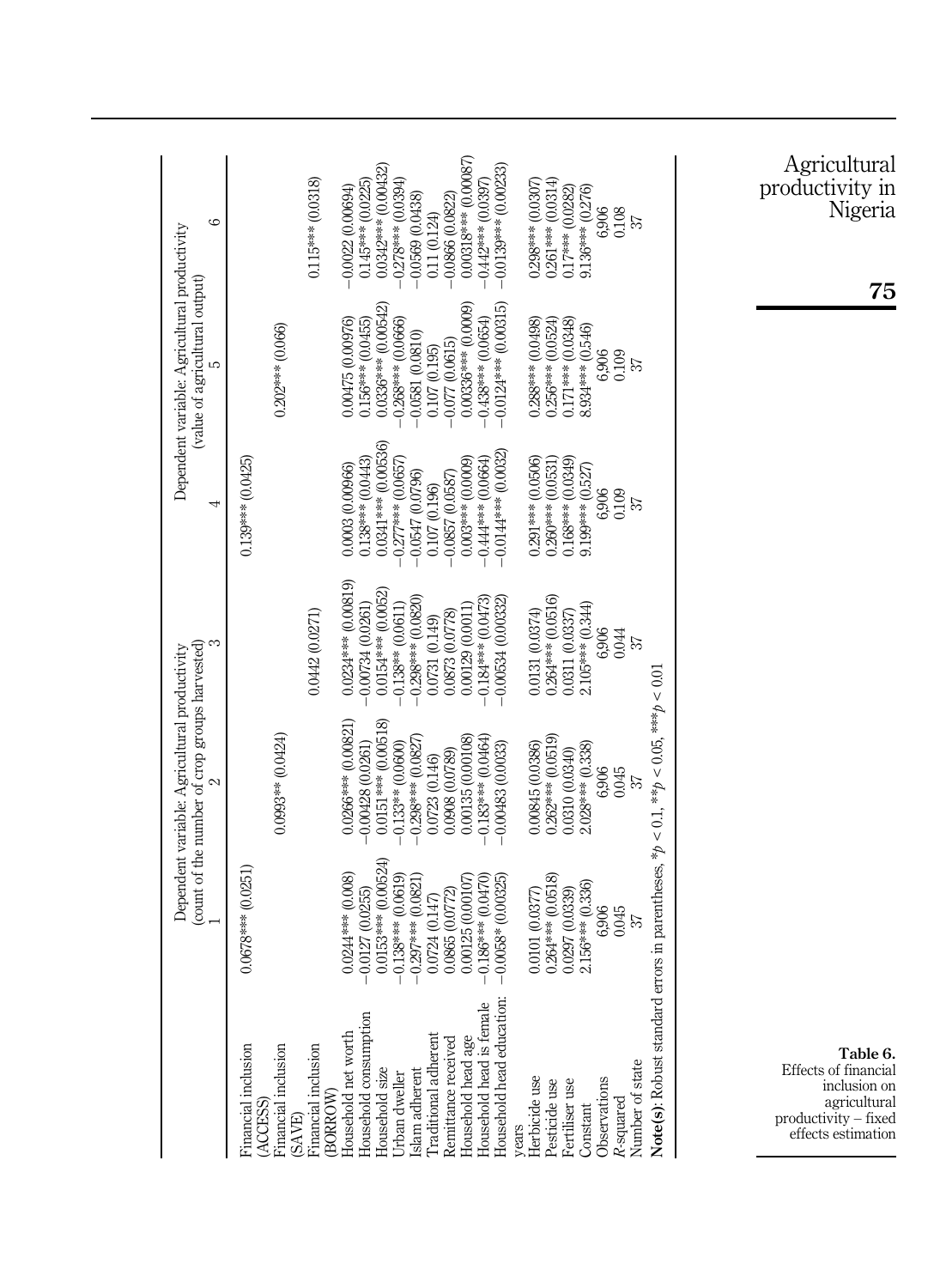dependent variable is the value of agricultural output (agricultural revenue). These variables have been used by other studies ([Dillon](#page-17-21) *et al.*[, 2015](#page-17-22); Oseni *et al.*, 2015) to measure agricultural productivity.

For the count of number of crop groups harvested, crops grown by households are classified into six groups: cereals/grains, legume, root and tuber, fruit and vegetables and non-food. Thus, the value of crop groups grown ranges from the lowest value of 1 to the highest value of 6. A value of 1 implies that the household only cultivated and harvested one crop group, whereas a value of 6 implies that the household cultivated all the six crop groups and then harvested them during the last harvested period. A high value of crop groups grown by the household connotes high agricultural productivity because the household was able to cultivate variety of crops.

From [Table 5,](#page-13-0) the fixed effects estimations corroborate the results from the instrumental variable estimations. All measures of financial inclusion (access, savings and borrowing) are positive and statistically significant. Thus, as concluded from the instrumental variables estimation, financial inclusion has been associated with increases in agricultural productivity for these Nigerian households. The results for household and household head characteristics are also similar to those obtained from the instrumental variable estimation. Household net worth, household head gender and household head education are significant negative, thus confirming results obtained earlier. Interestingly, the variable capturing household has positive and statistically significant coefficients.

When we use alternative definitions of agricultural productivity, [Table 6](#page-14-0) reveals that the results are consistent with what we obtained previously. Whether the dependent variable has changed to the count of the number of crop groups harvested, or whether it has changed to the value of agricultural output, financial inclusion still positively and significantly affects agricultural productivity. The results in [Table 6](#page-14-0) show that financial inclusion, irrespective of how it is measured, exerts positive and statistically significant effects on agricultural productivity. Thus, households that are financially included generate higher productivity from their agricultural activities than households that are financial excluded.

#### 6. Conclusion

This study has conducted an empirical analysis of the effects of financial inclusion on agricultural productivity in Nigeria. We made use of a new panel data set from the LSMS–ISA to examine the behaviour of agricultural households. The empirical results showed that financial inclusion, irrespective of how it is measured, has exerted positive and statistically significant effects on agricultural productivity in Nigeria. Thus, it is important for financial inclusion efforts to be further intensified so that more agricultural households can be captured in the financial system. This will further enhance agricultural productivity.

These results have a number of implications. First, the results support the drive of the Central Bank of Nigeria to promote financial inclusion in the country. The central bank introduced the National Financial Inclusion Strategy in 2012, with the objective of increasing financial inclusion from 36% to 70% by 2020. Drawing on lessons learnt, the central bank released a revised financial inclusion strategy in 2018. The primary goal of the revised financial inclusion strategy is to reduce financial exclusion to 20% by 2020. Our empirical results show that improvements in financial inclusion will be beneficial to agricultural productivity.

Second, our results show that the variables measuring (1) account ownership and (2) savings are consistently associated with significant positive effects on agricultural productivity, unlike the variable measuring borrowing. This might be reflective of the high cost of borrowing predominant in Nigeria, which ultimately erodes any benefits of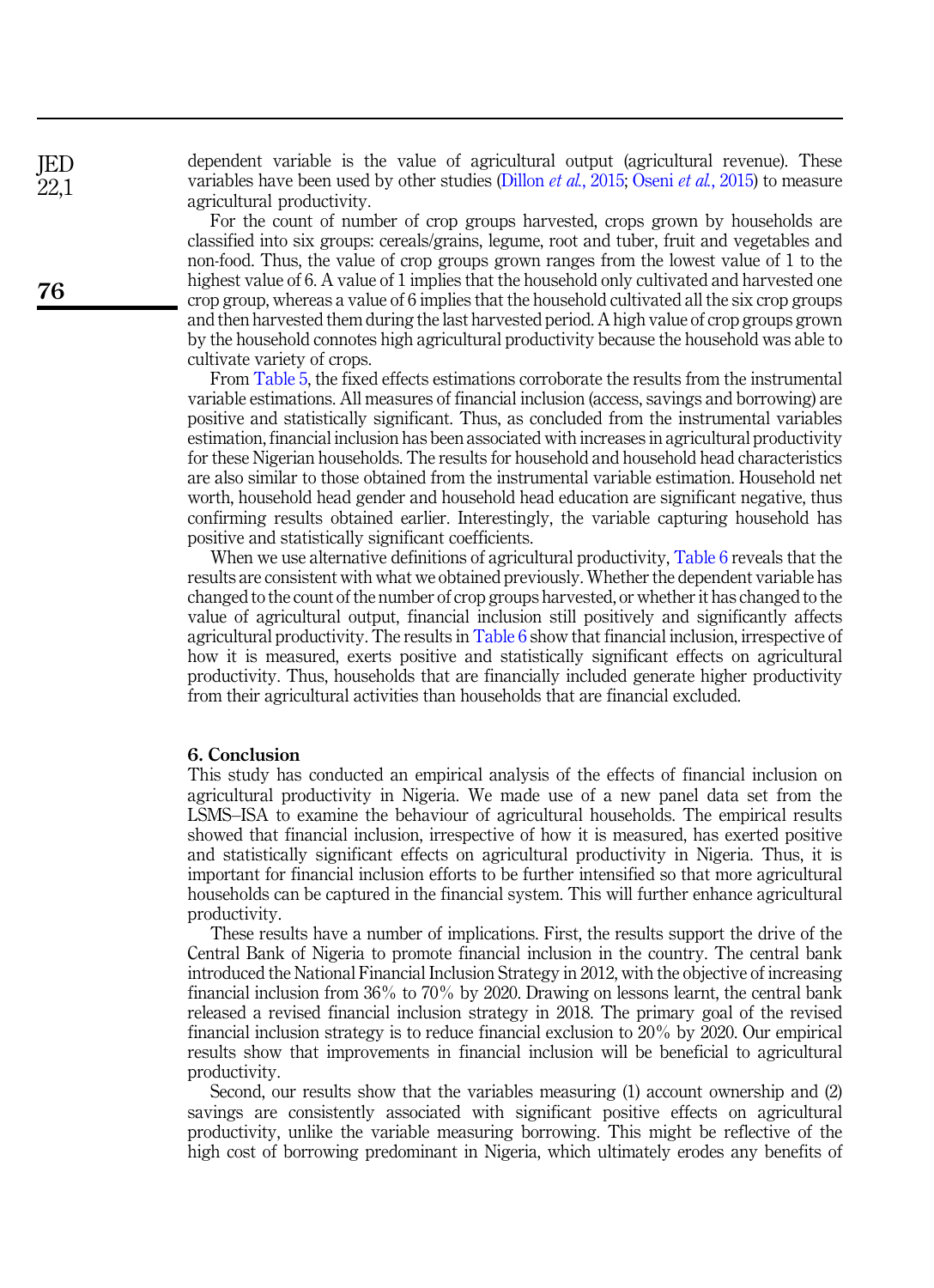borrowing. Nigeria has numerous schemes established to make lending to agriculture readily available and cheap. These include Agricultural Credit Guarantee Scheme Fund, Agricultural Credit Support Scheme and Commercial Agriculture Credit Scheme. Unfortunately, it has been generally difficult for actual people engaged in agriculture to access these schemes. Based on our findings that access to finance positively affects agricultural productivity, policy-makers need to make these schemes available for farmers.

Also, our results show that female-headed households are associated with lower agricultural productivity. This result brings to light the patriarchal nature of agricultural production in Nigeria. However, an increasing number of research has shown that poverty falls faster for female-headed households in Africa [\(Beegle](#page-16-12) *et al.*, 2016). Thus, it would be beneficial if policy-makers put in place policies favourable to women to participate in agriculture, so that their productivity can increase.

Finally, our results show that households with highly educated heads have lower agricultural productivity. This reflects the fact that agriculture in Nigeria is predominantly practised by small-holder farmers with little or no technological innovation, leading to low yields. If the country is going to increase production and yields, there is the need to embrace technology in agriculture. To achieve this, policy-makers need to encourage educated people to get involved in agriculture.

#### References

- <span id="page-16-6"></span>Ali, D., Bowen, D., Deininger, K. and Duponchel, M. (2016), "Investigating the gender gap in agricultural productivity: evidence from Uganda", World Development, Vol. 87, pp. 152-170.
- <span id="page-16-7"></span>Amare, M., Jensen, N.D., Shiferaw, B. and Cisse, J.D. (2018), "Rainfall shocks and agricultural productivity: implication for rural household consumption", Agricultural Systems, Vol. 166, pp. 79-89.
- <span id="page-16-9"></span>Anzoategui, D., Demirguc-Kunt, A. and Peria, M.S.M. (2014), "Remittances and financial inclusion: evidence from El Salvador", World Development, Vol. 54, pp. 338-349.
- <span id="page-16-1"></span>Aregheore, E.M. (2009), Nigeria: Country Pasture/Forage Resource Profiles, Food and Agriculture Organization of the United Nations, Rome.
- <span id="page-16-4"></span>Beck, T., Demirguc-Kunt, A. and Levine, R. (2007), "Finance, inequality and poverty: cross-country evidence", Journal of Economic Growth, Vol. 12, pp. 27-49.
- <span id="page-16-12"></span>Beegle, K., Christiaensen, L., Dabalen, A. and Gaddis, I. (2016), *Poverty in a Rising Africa*, Washington D.C., World Bank.
- <span id="page-16-0"></span>Central Bank of Nigeria (2019), Statistical Bulletin, Central Bank of Nigeria, Abuja.
- <span id="page-16-10"></span>Central Bank of Nigeria (2018), National Financial Inclusion Strategy (Revised), Central Bank of Nigeria, Abuja.
- <span id="page-16-2"></span>CGAP (2012), Financial Inclusion and Stability: What Does Research Show?, CGAP Brief, Consultative Group to Assist the Poor, Washington D.C.
- <span id="page-16-5"></span>Chigumira, G. and Masiyandima, N. (2003), "Did financial sector reform result in increased savings and lending for the SMEs and the poor?", IFLIP Research Paper 03-7, Geneva, International Labor Organization.
- <span id="page-16-11"></span>Clarke, G.R.G., Xu, L.C. and Zou, H.-F. (2006), "Finance and income inequality: what do the data tell us?", Southern Economic Journal, Vol. 72, pp. 578-596.
- <span id="page-16-8"></span>Darko, F.A., Palacios-Lopez, A., Kilic, T. and Ricker-Gilbert, J. (2018), "Micro-level welfare impacts of agricultural productivity: evidence from rural Malawi", Journal of Development Studies, Vol. 54, pp. 915-932.
- <span id="page-16-3"></span>Demirguc-Kunt, A. and Klapper, L. (2012), "Measuring financial inclusion: the global Findex", Policy Research Working Paper WPS6025, World Bank, Washington, D.C.

Agricultural productivity in Nigeria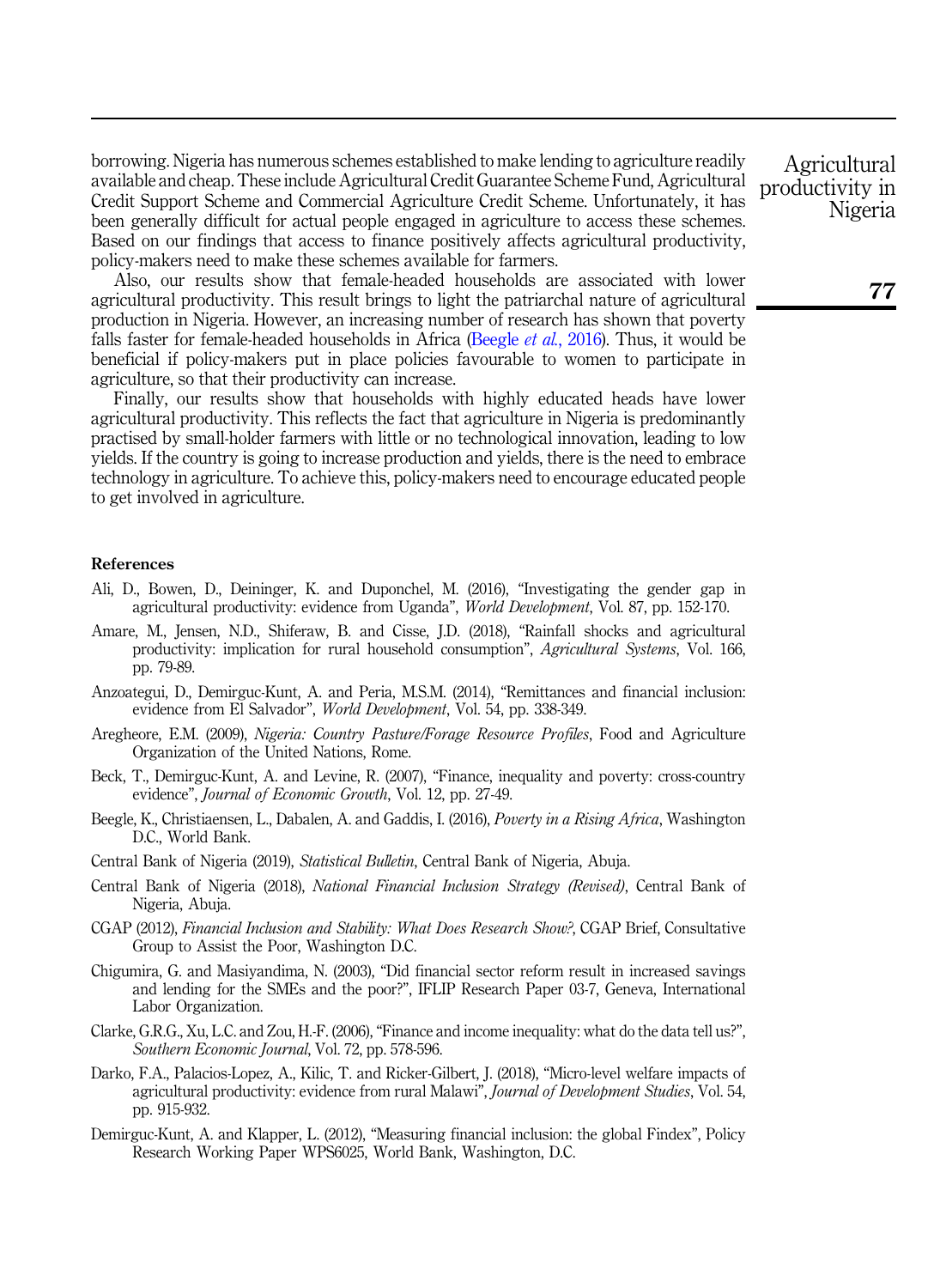<span id="page-17-22"></span><span id="page-17-21"></span><span id="page-17-20"></span><span id="page-17-19"></span><span id="page-17-18"></span><span id="page-17-17"></span><span id="page-17-16"></span><span id="page-17-15"></span><span id="page-17-14"></span><span id="page-17-13"></span><span id="page-17-12"></span><span id="page-17-11"></span><span id="page-17-10"></span><span id="page-17-9"></span><span id="page-17-8"></span><span id="page-17-7"></span><span id="page-17-6"></span><span id="page-17-5"></span><span id="page-17-4"></span><span id="page-17-3"></span><span id="page-17-2"></span><span id="page-17-1"></span><span id="page-17-0"></span>

| Demirguc-Kunt, A. and Klapper, L. (2013), Measuring Financial Inclusion: Explaining Variation in Use<br>of Financial Services across and within Countries, Brookings Papers on Economic Activity,<br>Spring, pp. 279-321.                |
|------------------------------------------------------------------------------------------------------------------------------------------------------------------------------------------------------------------------------------------|
| Dewett, K.K. and Singh, G. (1966), <i>Indian Economics</i> , Premier Publication Co., Delhi.                                                                                                                                             |
| Dillon, A., McGee, K. and Oseni, G. (2015), "Agricultural production, dietary diversity, and climate<br>variability", <i>Journal of Development Studies</i> , Vol. 51, pp. 976-995.                                                      |
| EFINA (2017), "Key findings: access to financial services survey in Nigeria 2016 survey", Lagos,<br>Enhancing Financial Innovation and Access.                                                                                           |
| Fowowe, B. and Folarin, E.O. (2019), "The effects of fragility and financial inequalities on inclusive<br>growth in african countries", Review of Development Economics, Vol. 23, pp. 1141-1176.                                         |
| Global Financial Development Report (2014), Financial Inclusion, World Bank, Washington D.C.                                                                                                                                             |
| International Finance Corporation (2011), Toward Universal Access: Addressing the Global Challenge of<br>Financial Inclusion, International Finance Corporation, Washington D.C.                                                         |
| King, R. and Levine, R. (1993), "Finance and growth: schumpeter might be right", Quarterly Journal of<br><i>Economics</i> , Vol. 108, pp. 717-737.                                                                                       |
| Levine, R. (2005), "Finance and growth: theory and evidence", in Aghion, P. and Durlauf, S.<br>(Eds.), <i>Handbook of Economic Growth</i> , Vol. 1, North-Holland Elsevier, Amsterdam,<br>pp. 865-934.                                   |
| Manyong, V.M., Ikpi, A., Olayemi, J.K., Yusuf, S.A., Omonona, B.T., Okoruwa, V. and Idachaba, F.S.<br>(2005), Agriculture in Nigeria: Identifying Opportunities for Increased Commercialization and<br><i>Investment</i> , Ibadan, IITA. |
| McKinsey Global Institute (2010), Lions on the Move: The Progress and Potential of African<br><i>Economies</i> , McKinsey & Company, London.                                                                                             |
| McKinsey Global Institute (2014), Nigeria's Renewal: Delivering Inclusive Growth in Africa's Largest<br><i>Economy</i> , McKinsey & Company, London.                                                                                     |
| Nathan Associates (2015), "The intersection of agricultural and financial markets", Final Report.                                                                                                                                        |
| National Bureau of Statistics (2010), National Manpower Stock and Employment Generation Survey,<br>National Bureau of Statistics, Abuja.                                                                                                 |
| National Bureau of Statistics (2013), <i>National Baseline Youth Survey</i> , National Bureau of<br>Statistics, Abuja.                                                                                                                   |
| National Bureau of Statistics (2015a), Basic Information Document: Nigeria General Household Survey –<br><i>Panel, 2010-2011</i> , National Bureau of Statistics, Abuja.                                                                 |
| National Bureau of Statistics (2015b), Basic Information Document: Nigeria General Household Survey –<br><i>Panel, 2012/13</i> , National Bureau of Statistics, Abuja.                                                                   |
| National Bureau of Statistics (2016), LSMS-integrated Surveys on Agriculture: General Household<br>Survey Panel 2015/2016, National Bureau of Statistics, Abuja.                                                                         |
| National Bureau of Statistics (2019), Selected Banking Sector Data Q3 2019, National Bureau of<br>Statistics, Abuja.                                                                                                                     |
| Oseni, G., McGee, K. and Dabalen, A. (2014), "Can agricultural households farm their way out of<br>poverty?", Policy Research Working Paper WPS7093, World Bank, Washington D.C.                                                         |
| Oseni, G., Corral, P., Goldstein, M. and Winters, P. (2015), "Explaining gender differentials in<br>agricultural production in Nigeria", Agricultural Economics, Vol. 46, pp. 285-310.                                                   |
| Pasali, S.S. (2013), "Where is the cheese? Synthesizing a giant literature on causes and consequences of<br>financial sector development", Policy Research Working Paper WPS6655, World Bank,<br>Washington D.C.                         |
| Rajan, R.G. and Zingales, L. (2001), "The great reversals: the politics of financial development in<br>the 20th century", NBER Working Paper 8178, National Bureau of Economic Research,<br>Cambridge.                                   |
|                                                                                                                                                                                                                                          |